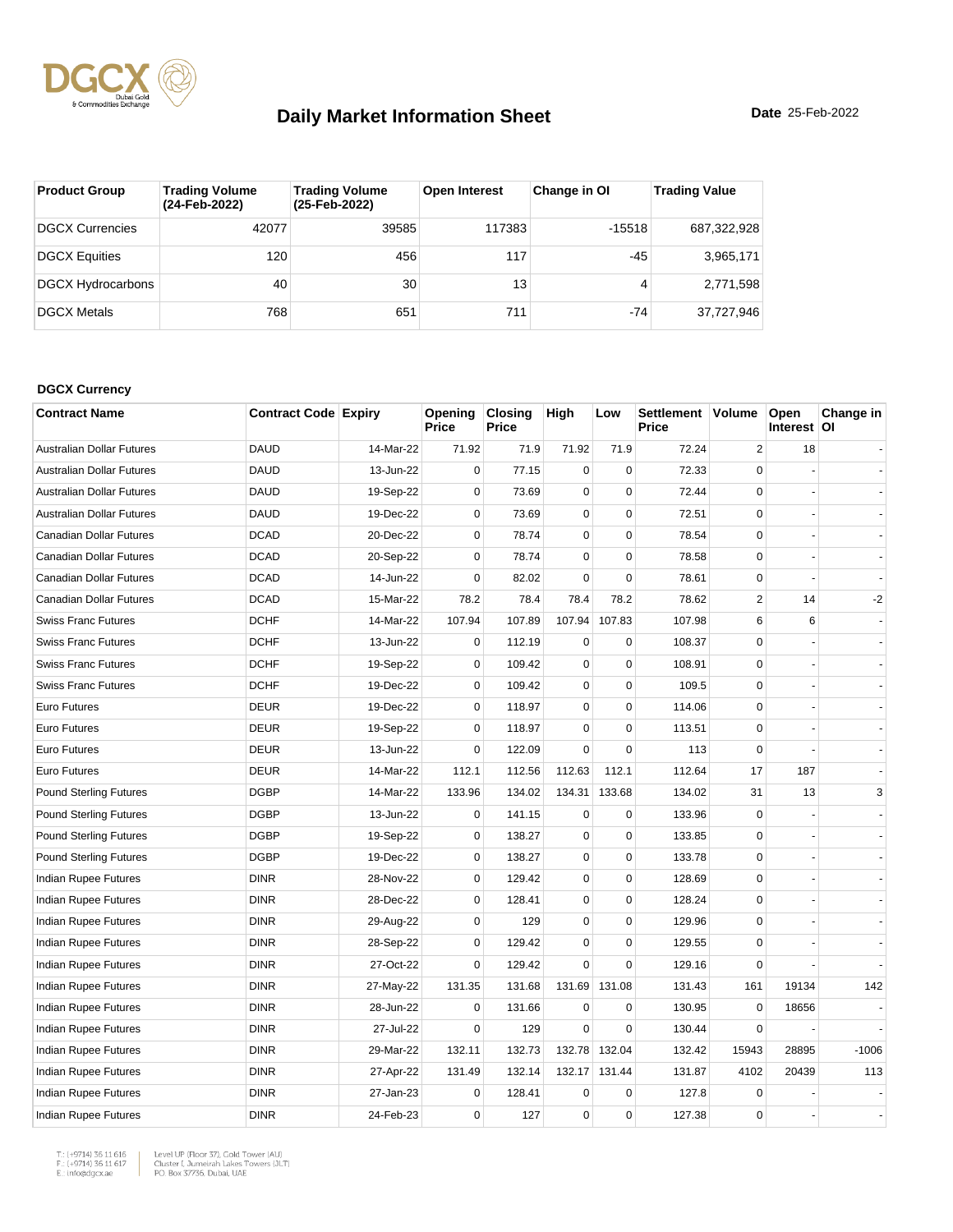

| Indian Rupee Quanto Futures | <b>DINRI</b> | 24-Feb-23 | 0           | 78.9    | $\mathbf 0$            | $\mathbf 0$      | 78.505  | 0           |      |       |
|-----------------------------|--------------|-----------|-------------|---------|------------------------|------------------|---------|-------------|------|-------|
| Indian Rupee Quanto Futures | <b>DINRI</b> | 27-Jan-23 | 0           | 77.875  | $\mathbf 0$            | $\mathbf 0$      | 78.2475 | $\Omega$    |      |       |
| Indian Rupee Quanto Futures | <b>DINRI</b> | 27-Apr-22 | 76.1675     |         | 75.7825 76.1675 75.735 |                  | 75.8325 | 6389        | 75   | $-91$ |
| Indian Rupee Quanto Futures | <b>DINRI</b> | 29-Mar-22 | 75.8        | 75.37   |                        | 75.8 75.327<br>5 | 75.5175 | 8057        | 546  | $-23$ |
| Indian Rupee Quanto Futures | <b>DINRI</b> | 27-Jul-22 | 0           | 77      | 0                      | $\mathbf 0$      | 76.6625 | 0           |      |       |
| Indian Rupee Quanto Futures | <b>DINRI</b> | 28-Jun-22 | $\mathbf 0$ | 77.52   | 0                      | $\mathbf 0$      | 76.365  | $\Omega$    |      |       |
| Indian Rupee Quanto Futures | <b>DINRI</b> | 27-May-22 | $\mathbf 0$ | 77.8825 | $\mathbf 0$            | $\mathbf 0$      | 76.085  | $\Omega$    |      |       |
| Indian Rupee Quanto Futures | <b>DINRI</b> | 27-Oct-22 | 0           | 77.2675 | $\mathbf 0$            | $\pmb{0}$        | 77.4225 | 0           |      |       |
| Indian Rupee Quanto Futures | <b>DINRI</b> | 28-Sep-22 | 0           | 77.2675 | 0                      | 0                | 77.19   | 0           |      |       |
| Indian Rupee Quanto Futures | <b>DINRI</b> | 29-Aug-22 | $\mathbf 0$ | 77      | $\mathbf 0$            | $\pmb{0}$        | 76.9475 | $\mathbf 0$ |      |       |
| Indian Rupee Quanto Futures | <b>DINRI</b> | 28-Dec-22 | 0           | 77.875  | $\mathbf 0$            | $\mathbf 0$      | 77.98   | 0           |      |       |
| Indian Rupee Quanto Futures | <b>DINRI</b> | 28-Nov-22 | 0           | 77.2675 | $\mathbf 0$            | $\mathbf 0$      | 77.705  | 0           |      |       |
| Indian Rupee Mini Futures   | <b>DINRM</b> | 28-Nov-22 | $\mathbf 0$ | 129.42  | $\mathbf 0$            | $\mathbf 0$      | 128.69  | 0           |      |       |
| Indian Rupee Mini Futures   | <b>DINRM</b> | 28-Dec-22 | 0           | 128.41  | $\mathbf 0$            | $\mathbf 0$      | 128.24  | 0           |      |       |
| Indian Rupee Mini Futures   | <b>DINRM</b> | 29-Aug-22 | 0           | 129     | $\mathbf 0$            | $\pmb{0}$        | 129.96  | $\mathbf 0$ |      |       |
| Indian Rupee Mini Futures   | <b>DINRM</b> | 28-Sep-22 | 0           | 129.42  | $\mathbf 0$            | $\mathbf 0$      | 129.55  | 0           |      |       |
| Indian Rupee Mini Futures   | <b>DINRM</b> | 27-Oct-22 | $\mathbf 0$ | 129.42  | 0                      | $\mathbf 0$      | 129.16  | 0           |      |       |
| Indian Rupee Mini Futures   | <b>DINRM</b> | 27-May-22 | $\mathbf 0$ | 131.84  | $\mathbf 0$            | $\mathbf 0$      | 131.43  | 0           | 6500 |       |
| Indian Rupee Mini Futures   | <b>DINRM</b> | 28-Jun-22 | 0           | 131.65  | 0                      | 0                | 130.95  | 0           | 6002 |       |
| Indian Rupee Mini Futures   | <b>DINRM</b> | 27-Jul-22 | 0           | 129     | 0                      | $\mathbf 0$      | 130.44  | $\mathbf 0$ |      |       |
| Indian Rupee Mini Futures   | <b>DINRM</b> | 29-Mar-22 | 132.18      | 132.73  | 132.77                 | 132.08           | 132.42  | 2707        | 8296 | 776   |
| Indian Rupee Mini Futures   | <b>DINRM</b> | 27-Apr-22 | 131.83      | 132.14  | 132.14                 | 131.67           | 131.87  | 713         | 7554 | 44    |
| Indian Rupee Mini Futures   | <b>DINRM</b> | 27-Jan-23 | 0           | 128.41  | 0                      | 0                | 127.8   | 0           |      |       |
| Indian Rupee Mini Futures   | <b>DINRM</b> | 24-Feb-23 | 0           | 127     | 0                      | $\mathbf 0$      | 127.38  | 0           |      |       |
| Indian Rupee Weekly Futures | <b>DINRW</b> | 25-Mar-22 | 0           | 134.04  | $\mathbf 0$            | $\mathbf 0$      | 132.47  | 0           |      |       |
| Indian Rupee Weekly Futures | <b>DINRW</b> | 31-Mar-22 | 0           | 133.05  | $\mathbf 0$            | $\mathbf 0$      | 132.4   | 0           |      |       |
| Indian Rupee Weekly Futures | <b>DINRW</b> | 13-Apr-22 | $\mathbf 0$ | 132.28  | $\mathbf 0$            | $\mathbf 0$      | 132.25  | $\mathbf 0$ |      |       |
| Indian Rupee Weekly Futures | <b>DINRW</b> | 17-Mar-22 | 0           | 134.04  | $\mathbf 0$            | $\mathbf 0$      | 132.55  | 0           |      |       |
| Indian Rupee Weekly Futures | <b>DINRW</b> | 25-Feb-22 | 0           | 133.13  | 0                      | $\mathbf 0$      | 132.83  | $\Omega$    |      |       |
| Indian Rupee Weekly Futures | <b>DINRW</b> | 11-Mar-22 | 132.54      | 132.54  |                        | 132.57 132.53    | 132.63  | 1152        |      |       |
| Indian Rupee Weekly Futures | <b>DINRW</b> | 04-Mar-22 | 0           | 133.75  | 0                      | 0                | 132.7   | 0           |      |       |
| Indian Rupee Weekly Futures | <b>DINRW</b> | 08-Apr-22 | 0           | 132.28  | $\mathbf 0$            | $\mathbf 0$      | 132.32  | 0           |      |       |
| Japanese Yen Futures        | <b>DJPY</b>  | 19-Dec-22 | 0           | 91.26   | 0                      | 0                | 87.3    | 0           |      |       |
| Japanese Yen Futures        | <b>DJPY</b>  | 19-Sep-22 | 0           | 91.26   | $\mathbf 0$            | $\mathbf 0$      | 86.94   | 0           |      |       |
| Japanese Yen Futures        | <b>DJPY</b>  | 14-Mar-22 | 86.69       | 86.54   | 86.69                  | 86.54            | 86.48   | 3           | 16   | 3     |
| Japanese Yen Futures        | <b>DJPY</b>  | 13-Jun-22 | 0           | 91.17   | 0                      | $\mathbf 0$      | 86.63   | 0           |      |       |
| Pakistani Rupee Futures     | <b>DPKR</b>  | 27-May-22 | 0           | 62      | $\mathbf 0$            | $\mathbf 0$      | 55.87   | $\mathbf 0$ |      |       |
| Pakistani Rupee Futures     | <b>DPKR</b>  | 27-Jul-22 | $\pmb{0}$   | 59      | $\mathbf 0$            | $\pmb{0}$        | 55.37   | 0           |      |       |
| Pakistani Rupee Futures     | <b>DPKR</b>  | 28-Jun-22 | 0           | 62      | 0                      | $\mathbf 0$      | 55.62   | 0           |      |       |
| Pakistani Rupee Futures     | <b>DPKR</b>  | 29-Mar-22 | $\mathbf 0$ | 56.47   | 0                      | $\mathbf 0$      | 56.37   | 0           | 19   |       |
| Pakistani Rupee Futures     | <b>DPKR</b>  | 27-Apr-22 | $\mathbf 0$ | 62      | $\mathbf 0$            | $\mathbf 0$      | 56.12   | 0           |      |       |
| Pakistani Rupee Futures     | <b>DPKR</b>  | 29-Aug-22 | 0           | 58      | 0                      | $\mathbf 0$      | 55.12   | 0           |      |       |
| Pakistani Rupee Futures     | <b>DPKR</b>  | 27-Oct-22 | 0           | 56.22   | $\mathbf 0$            | $\mathbf 0$      | 54.62   | $\mathbf 0$ |      |       |
| Pakistani Rupee Futures     | <b>DPKR</b>  | 28-Sep-22 | 0           | 56.22   | 0                      | $\pmb{0}$        | 54.87   | 0           |      |       |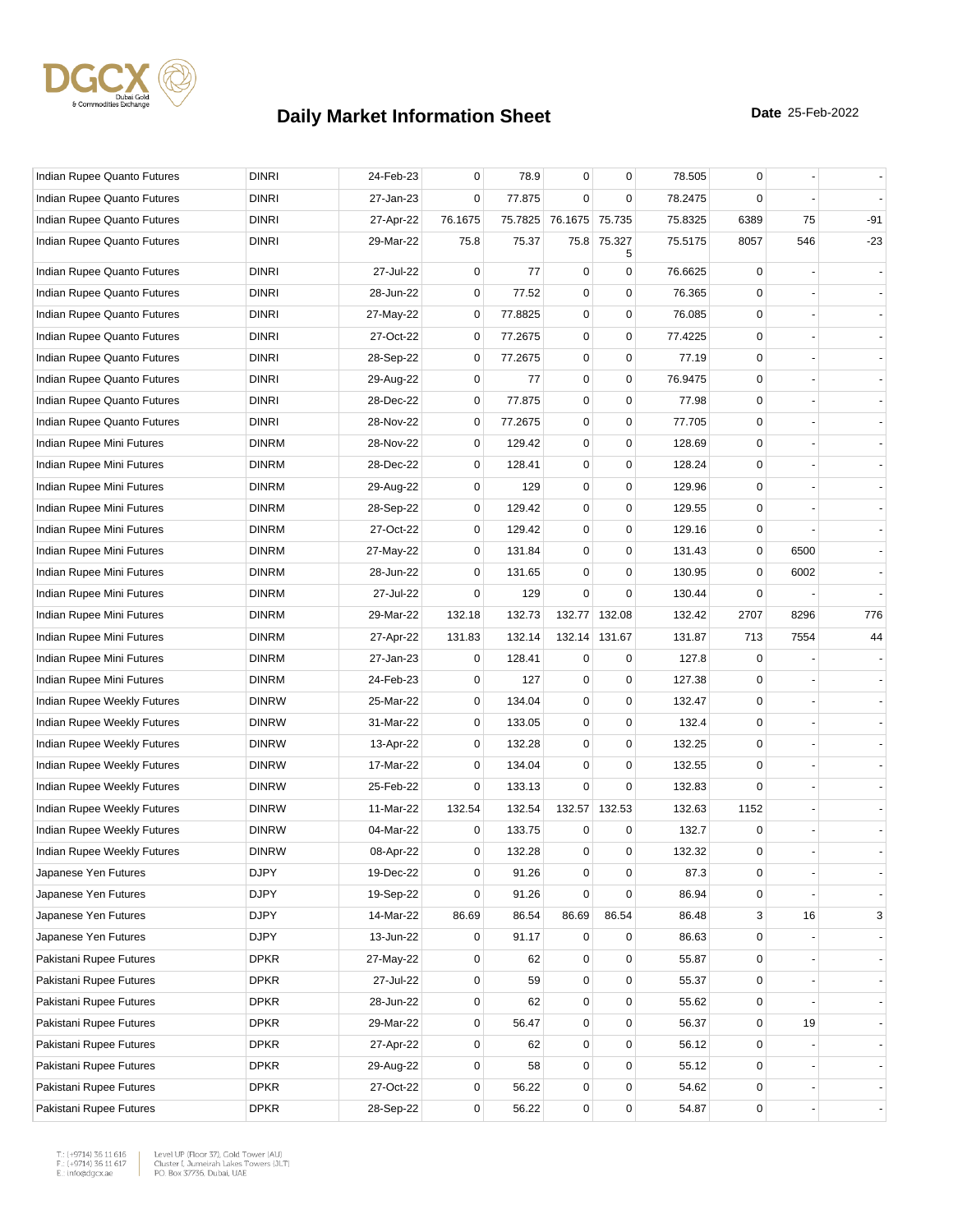

| Pakistani Rupee Futures     | <b>DPKR</b>    | 28-Nov-22 | $\mathbf 0$  | 56.22   | $\mathbf 0$ | $\mathbf 0$ | 54.37    | 0        |     |  |
|-----------------------------|----------------|-----------|--------------|---------|-------------|-------------|----------|----------|-----|--|
| Pakistani Rupee Futures     | <b>DPKR</b>    | 28-Dec-22 | $\Omega$     | 53.64   | $\mathbf 0$ | $\Omega$    | 54.12    | $\Omega$ |     |  |
| Pakistani Rupee Futures     | <b>DPKR</b>    | 27-Jan-23 | $\mathbf 0$  | 53.64   | $\mathbf 0$ | $\mathbf 0$ | 53.87    | $\Omega$ |     |  |
| Pakistani Rupee Futures     | <b>DPKR</b>    | 24-Feb-23 | 0            | 53.64   | $\mathbf 0$ | $\mathbf 0$ | 53.62    | $\Omega$ |     |  |
| <b>Chinese Yuan Futures</b> | <b>DUSDCNH</b> | 16-Jan-23 | $\mathbf{0}$ | 6.5715  | $\mathbf 0$ | $\mathbf 0$ | 6.4241   | $\Omega$ |     |  |
| <b>Chinese Yuan Futures</b> | <b>DUSDCNH</b> | 13-Feb-23 | 0            | 6.5715  | $\mathbf 0$ | $\mathbf 0$ | 6.4349   | $\Omega$ |     |  |
| <b>Chinese Yuan Futures</b> | <b>DUSDCNH</b> | 19-Dec-22 | 0            | 6.5715  | $\mathbf 0$ | $\mathbf 0$ | 6.4133   | $\Omega$ |     |  |
| <b>Chinese Yuan Futures</b> | <b>DUSDCNH</b> | 17-Oct-22 | $\mathbf{0}$ | 6.5715  | $\mathbf 0$ | $\mathbf 0$ | 6.3917   | $\Omega$ |     |  |
| <b>Chinese Yuan Futures</b> | <b>DUSDCNH</b> | 14-Nov-22 | $\Omega$     | 6.5715  | $\mathbf 0$ | $\Omega$    | 6.4025   | $\Omega$ |     |  |
| <b>Chinese Yuan Futures</b> | <b>DUSDCNH</b> | 19-Sep-22 | $\mathbf{0}$ | 6.5715  | $\mathbf 0$ | $\mathbf 0$ | 6.3809   | $\Omega$ |     |  |
| <b>Chinese Yuan Futures</b> | <b>DUSDCNH</b> | 16-May-22 | 0            | 6.5619  | $\mathbf 0$ | $\mathbf 0$ | 6.3377   | $\Omega$ |     |  |
| <b>Chinese Yuan Futures</b> | <b>DUSDCNH</b> | 13-Jun-22 | $\Omega$     | 6.5     | $\mathbf 0$ | $\mathbf 0$ | 6.3485   | $\Omega$ |     |  |
| <b>Chinese Yuan Futures</b> | <b>DUSDCNH</b> | 14-Apr-22 | 0            | 6.6492  | $\mathbf 0$ | $\mathbf 0$ | 6.3373   | $\Omega$ |     |  |
| <b>Chinese Yuan Futures</b> | <b>DUSDCNH</b> | 14-Mar-22 | $\Omega$     | 6.631   | $\mathbf 0$ | $\mathbf 0$ | 6.3237   | $\Omega$ |     |  |
| <b>Chinese Yuan Futures</b> | <b>DUSDCNH</b> | 18-Jul-22 | $\mathbf{0}$ | 6.6053  | $\mathbf 0$ | $\mathbf 0$ | 6.3593   | $\Omega$ |     |  |
| <b>Chinese Yuan Futures</b> | <b>DUSDCNH</b> | 15-Aug-22 | 0            | 6.6053  | $\mathbf 0$ | $\Omega$    | 6.3701   | $\Omega$ |     |  |
| South African Rand Futures  | <b>DUSDZAR</b> | 14-Mar-22 | 0            | 14.246  | $\mathbf 0$ | $\mathbf 0$ | 15.163   | $\Omega$ |     |  |
| South African Rand Futures  | <b>DUSDZAR</b> | 16-May-22 | $\mathbf 0$  | 14.246  | $\mathbf 0$ | $\mathbf 0$ | 15.2     | $\Omega$ |     |  |
| South African Rand Futures  | <b>DUSDZAR</b> | 14-Apr-22 | $\Omega$     | 14.246  | $\mathbf 0$ | $\mathbf 0$ | 15.182   | $\Omega$ |     |  |
| <b>AUD Rolling Futures</b>  | <b>SPFAUD</b>  | 31-Dec-30 | $\mathbf 0$  | 0.75051 | $\Omega$    | $\mathbf 0$ | 0.722995 | $\Omega$ |     |  |
| <b>EUR Rolling Futures</b>  | <b>SPFEUR</b>  | 31-Dec-30 | $\Omega$     | 1.14495 | $\mathbf 0$ | $\mathbf 0$ | 1.126768 | $\Omega$ | 872 |  |
| <b>GBP Rolling Futures</b>  | <b>SPFGBP</b>  | 31-Dec-30 | $\mathbf{0}$ | 1.35625 | $\mathbf 0$ | $\mathbf 0$ | 1.341005 | $\Omega$ |     |  |

#### **DGCX Equities**

| <b>Contract Name</b>         | <b>Contract Code</b> | <b>Expiry</b> | Opening<br><b>Price</b> | Closing<br><b>Price</b> | <b>High</b> | Low         | <b>Settlement</b><br>Price | <b>Volume</b> | Open<br><b>Interest</b> | Change<br>in OI |
|------------------------------|----------------------|---------------|-------------------------|-------------------------|-------------|-------------|----------------------------|---------------|-------------------------|-----------------|
| Apple Inc Futures            | <b>DAAPL</b>         | 18-Mar-22     | $\Omega$                | 143                     | 0           | $\Omega$    | 157.64                     | 0             |                         |                 |
| Apple Inc Futures            | <b>DAAPL</b>         | 14-Apr-22     | $\Omega$                | 143                     | 0           | $\Omega$    | 157.64                     | 0             |                         |                 |
| Adani Ports and SEZ Futures  | <b>DADANIPORTS</b>   | 26-May-22     | 0                       | 664.65                  | $\mathbf 0$ | 0           | 705.4                      | $\mathbf 0$   |                         |                 |
| Adani Ports and SEZ Futures  | <b>DADANIPORTS</b>   | 31-Mar-22     | $\Omega$                | 734.3                   | 0           | $\Omega$    | 698.95                     | 0             |                         |                 |
| Adani Ports and SEZ Futures  | <b>DADANIPORTS</b>   | 28-Apr-22     | 0                       | 722.6                   | 0           | 0           | 702.15                     | 0             |                         |                 |
| <b>Asian Paints Futures</b>  | <b>DASIANPAINT</b>   | 28-Apr-22     | $\Omega$                | 3198.1                  | 0           | $\Omega$    | 3150.65                    | 0             |                         |                 |
| <b>Asian Paints Futures</b>  | <b>DASIANPAINT</b>   | 31-Mar-22     | $\mathbf 0$             | 3412.45                 | $\Omega$    | $\Omega$    | 3136.15                    | $\Omega$      |                         |                 |
| <b>Asian Paints Futures</b>  | <b>DASIANPAINT</b>   | 26-May-22     | $\overline{0}$          | 3115.25                 | $\mathbf 0$ | $\mathbf 0$ | 3165.15                    | 0             |                         |                 |
| Axis Bank Ltd Futures        | <b>DAXSB</b>         | 26-May-22     | 0                       | 741.3                   | $\mathbf 0$ | 0           | 769.2                      | $\mathbf 0$   |                         |                 |
| Axis Bank Ltd Futures        | <b>DAXSB</b>         | 31-Mar-22     | 749.7                   | 763.5                   | 763.5       | 749.7       | 762.15                     | 5             | 3                       | -5              |
| Axis Bank Ltd Futures        | <b>DAXSB</b>         | 28-Apr-22     | 0                       | 764.45                  | 0           | 0           | 765.7                      | 0             |                         |                 |
| Bajaj Auto Futures           | <b>DBAJAJAUTO</b>    | 28-Apr-22     | $\Omega$                | 3525.3                  | 0           | $\Omega$    | 3543.75                    | 0             |                         |                 |
| Bajaj Auto Futures           | <b>DBAJAJAUTO</b>    | 31-Mar-22     | $\Omega$                | 3245.25                 | $\Omega$    | $\Omega$    | 3527.5                     | $\Omega$      |                         |                 |
| Bajaj Auto Futures           | <b>DBAJAJAUTO</b>    | 26-May-22     | $\mathbf{0}$            | 3531.25                 | $\mathbf 0$ | 0           | 3560.1                     | 0             |                         |                 |
| Bajaj Finserv Ltd Futures    | <b>DBAJAJFINSV</b>   | 26-May-22     | $\overline{0}$          | 15474.65                | 0           | 0           | 16004.6                    | 0             |                         |                 |
| Bajaj Finserv Ltd Futures    | <b>DBAJAJFINSV</b>   | 31-Mar-22     | $\overline{0}$          | 16391.95                | 0           | $\mathbf 0$ | 15857.95                   | 0             |                         |                 |
| Bajaj Finserv Ltd Futures    | <b>DBAJAJFINSV</b>   | 28-Apr-22     | $\mathbf{0}$            | 15780.6                 | 0           | $\Omega$    | 15931.1                    | 0             |                         |                 |
| Bajaj Finance Futures        | <b>DBAJFINANCE</b>   | 28-Apr-22     | 0                       | 7076.6                  | 0           | $\Omega$    | 7039.65                    | 0             |                         |                 |
| <b>Bajaj Finance Futures</b> | <b>DBAJFINANCE</b>   | 31-Mar-22     | $\Omega$                | 6881                    | 0           | $\Omega$    | 7007.3                     | 0             |                         |                 |

T.: (+9714) 36 11 616<br>F.: (+9714) 36 11 617<br>E.: info@dgcx.ae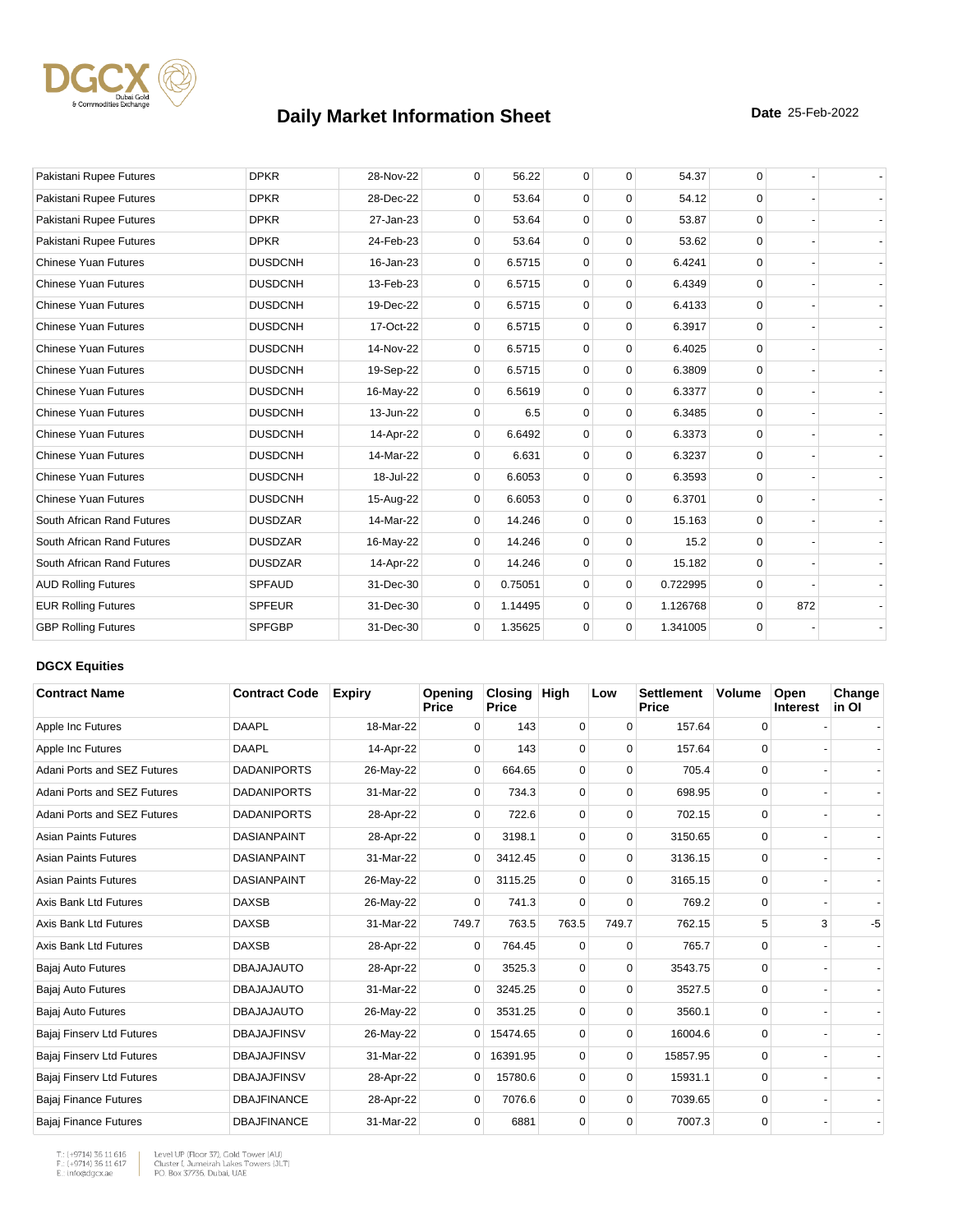

| Bajaj Finance Futures                   | <b>DBAJFINANCE</b> | 26-May-22 | 0              | 6727.55 | $\mathbf 0$     | $\mathbf 0$     | 7072.1  | 0           |    |    |
|-----------------------------------------|--------------------|-----------|----------------|---------|-----------------|-----------------|---------|-------------|----|----|
| <b>Bharti Airtel Futures</b>            | DBHARTIARTL        | 26-May-22 | 0              | 681.05  | 0               | 0               | 698.8   | 0           |    |    |
| <b>Bharti Airtel Futures</b>            | <b>DBHARTIARTL</b> | 31-Mar-22 | 688.25         | 687.9   | 688.35          | 687.9           | 692.4   | 48          |    |    |
| <b>Bharti Airtel Futures</b>            | DBHARTIARTL        | 28-Apr-22 | 691.1          | 689.6   | 691.85          | 689.6           | 695.6   | 48          |    |    |
| <b>BPCL Futures</b>                     | <b>DBPCL</b>       | 28-Apr-22 | 0              | 388.8   | 0               | 0               | 339.75  | 0           |    |    |
| <b>BPCL Futures</b>                     | <b>DBPCL</b>       | 31-Mar-22 | 0              | 383.2   | 0               | $\mathbf 0$     | 338.2   | 0           |    |    |
| <b>BPCL Futures</b>                     | <b>DBPCL</b>       | 26-May-22 | 0              | 338.05  | 0               | $\mathbf 0$     | 341.3   | 0           |    |    |
| <b>Britannia Industries Ltd Futures</b> | <b>DBRITANNIA</b>  | 26-May-22 | 0              | 3497.8  | 0               | 0               | 3473.2  | 0           |    |    |
| Britannia Industries Ltd Futures        | DBRITANNIA         | 31-Mar-22 | 0              | 3623.5  | 0               | $\mathbf 0$     | 3441.35 | 0           |    |    |
| <b>Britannia Industries Ltd Futures</b> | <b>DBRITANNIA</b>  | 28-Apr-22 | 0              | 3596.65 | $\pmb{0}$       | $\mathbf 0$     | 3457.25 | 0           |    |    |
| Cipla Futures                           | <b>DCIPLA</b>      | 28-Apr-22 | 0              | 920.35  | 0               | $\mathbf 0$     | 932.95  | 0           |    |    |
| Cipla Futures                           | <b>DCIPLA</b>      | 31-Mar-22 | 0              | 965.95  | 0               | $\mathbf 0$     | 928.65  | 0           |    |    |
| Cipla Futures                           | <b>DCIPLA</b>      | 26-May-22 | 0              | 909.35  | 0               | $\mathbf 0$     | 937.25  | 0           |    |    |
| Coal India Futures                      | <b>DCOALINDIA</b>  | 26-May-22 | 0              | 152.25  | 0               | 0               | 165.85  | 0           |    |    |
| Coal India Futures                      | <b>DCOALINDIA</b>  | 31-Mar-22 | 0              | 148.25  | 0               | $\mathbf 0$     | 164.35  | 0           |    |    |
| Coal India Futures                      | <b>DCOALINDIA</b>  | 28-Apr-22 | 0              | 163.8   | 0               | $\mathbf 0$     | 165.1   | 0           |    |    |
| Divis Laboratories Ltd Futures          | <b>DDIVISLAB</b>   | 28-Apr-22 | 0              | 4114.8  | 0               | $\mathbf 0$     | 4180.05 | 0           |    |    |
| Divis Laboratories Ltd Futures          | <b>DDIVISLAB</b>   | 31-Mar-22 | 0              | 4692.15 | 0               | $\mathbf 0$     | 4160.85 | 0           |    |    |
| Divis Laboratories Ltd Futures          | <b>DDIVISLAB</b>   | 26-May-22 | 0              | 3995.95 | 0               | 0               | 4199.35 | 0           |    |    |
| Dr Reddys Labs Futures                  | DDRREDDY           | 26-May-22 | 0              | 4154.1  | 0               | $\mathbf 0$     | 4238.15 | $\mathbf 0$ |    |    |
| Dr Reddys Labs Futures                  | DDRREDDY           | 31-Mar-22 | 0              | 4972.75 | $\pmb{0}$       | $\mathbf 0$     | 4199.3  | 0           |    |    |
| Dr Reddys Labs Futures                  | DDRREDDY           | 28-Apr-22 | 0              | 4474.25 | 0               | 0               | 4218.7  | 0           |    |    |
| <b>Eicher Motors Futures</b>            | <b>DEICHERMOT</b>  | 28-Apr-22 | 0              | 2735.6  | 0               | $\mathbf 0$     | 2654.9  | $\mathbf 0$ |    |    |
| <b>Eicher Motors Futures</b>            | <b>DEICHERMOT</b>  | 31-Mar-22 | 0              | 2592.5  | $\mathbf 0$     | $\mathbf 0$     | 2642.7  | 0           |    |    |
| <b>Eicher Motors Futures</b>            | <b>DEICHERMOT</b>  | 26-May-22 | 0              | 2656.55 | 0               | 0               | 2667.15 | 0           |    |    |
| <b>Facebook Inc Futures</b>             | <b>DFB</b>         | 14-Apr-22 | 0              | 328.22  | 0               | $\mathbf 0$     | 197.56  | 0           |    |    |
| Facebook Inc Futures                    | <b>DFB</b>         | 18-Mar-22 | 0              | 328.22  | 0               | $\mathbf 0$     | 197.56  | 0           |    |    |
| <b>GAIL India Futures</b>               | <b>DGAIL</b>       | 26-May-22 | 0              | 131.7   | 0               | $\mathbf 0$     | 136.8   | 0           |    |    |
| <b>GAIL India Futures</b>               | <b>DGAIL</b>       | 31-Mar-22 | 0              | 129.45  | 0               | $\mathbf 0$     | 135.55  | 0           |    |    |
| <b>GAIL India Futures</b>               | <b>DGAIL</b>       | 28-Apr-22 | 0              | 146.1   | 0               | $\mathbf 0$     | 136.15  | 0           |    |    |
| Alphabet Inc Futures                    | <b>DGOOGL</b>      | 18-Mar-22 | 0              | 2810.8  | 0               | 0               | 2567.2  | 0           |    |    |
| Alphabet Inc Futures                    | <b>DGOOGL</b>      | 14-Apr-22 | 0              | 2810.8  | 0               | $\mathbf 0$     | 2567.2  | 0           |    |    |
| Grasim Industries Ltd Futures           | <b>DGRASIM</b>     | 26-May-22 | 0              | 1567.65 | 0               | 0               | 1590.95 | 0           |    |    |
| Grasim Industries Ltd Futures           | <b>DGRASIM</b>     | 28-Apr-22 | 0              | 1749.15 | 0               | $\mathbf 0$     | 1583.65 | 0           |    |    |
| Grasim Industries Ltd Futures           | <b>DGRASIM</b>     | 31-Mar-22 | 0              | 1615.8  | 0               | $\mathbf 0$     | 1576.4  | 0           |    |    |
| <b>HCL Tech Futures</b>                 | DHCLTECH           | 31-Mar-22 | 0              | 1335.35 | 0               | 0               | 1135.85 | 0           |    |    |
| <b>HCL Tech Futures</b>                 | <b>DHCLTECH</b>    | 26-May-22 | 0              | 1115.1  | 0               | 0               | 1146.35 | 0           |    |    |
| <b>HCL Tech Futures</b>                 | DHCLTECH           | 28-Apr-22 | 0              | 1141.9  | 0               | $\mathbf 0$     | 1141.1  | 0           |    |    |
| <b>HDFC Futures</b>                     | <b>DHDFC</b>       | 28-Apr-22 | 0              | 2571.65 | 0               | 0               | 2425.55 | 0           |    |    |
| <b>HDFC Futures</b>                     | <b>DHDFC</b>       | 26-May-22 | 0              | 2378.35 | 0               | $\mathbf 0$     | 2436.75 | 0           |    |    |
| <b>HDFC Futures</b>                     | <b>DHDFC</b>       | 31-Mar-22 | 2396.65        | 2416.65 |                 | 2416.65 2396.65 | 2414.4  | 3           | 2  | -1 |
| <b>HDFC Bank Ltd Futures</b>            | <b>DHDFCB</b>      | 31-Mar-22 | 1446.6         |         | 1459.75 1459.75 | 1446.6          | 1464    | 6           | 10 | -4 |
| <b>HDFC Bank Ltd Futures</b>            | <b>DHDFCB</b>      | 28-Apr-22 | 0              | 1512.2  | 0               | 0               | 1470.75 | 0           |    |    |
| <b>HDFC Bank Ltd Futures</b>            | <b>DHDFCB</b>      | 26-May-22 | $\overline{0}$ | 1440.8  | $\mathbf 0$     | $\pmb{0}$       | 1477.55 | 0           |    |    |
|                                         |                    |           |                |         |                 |                 |         |             |    |    |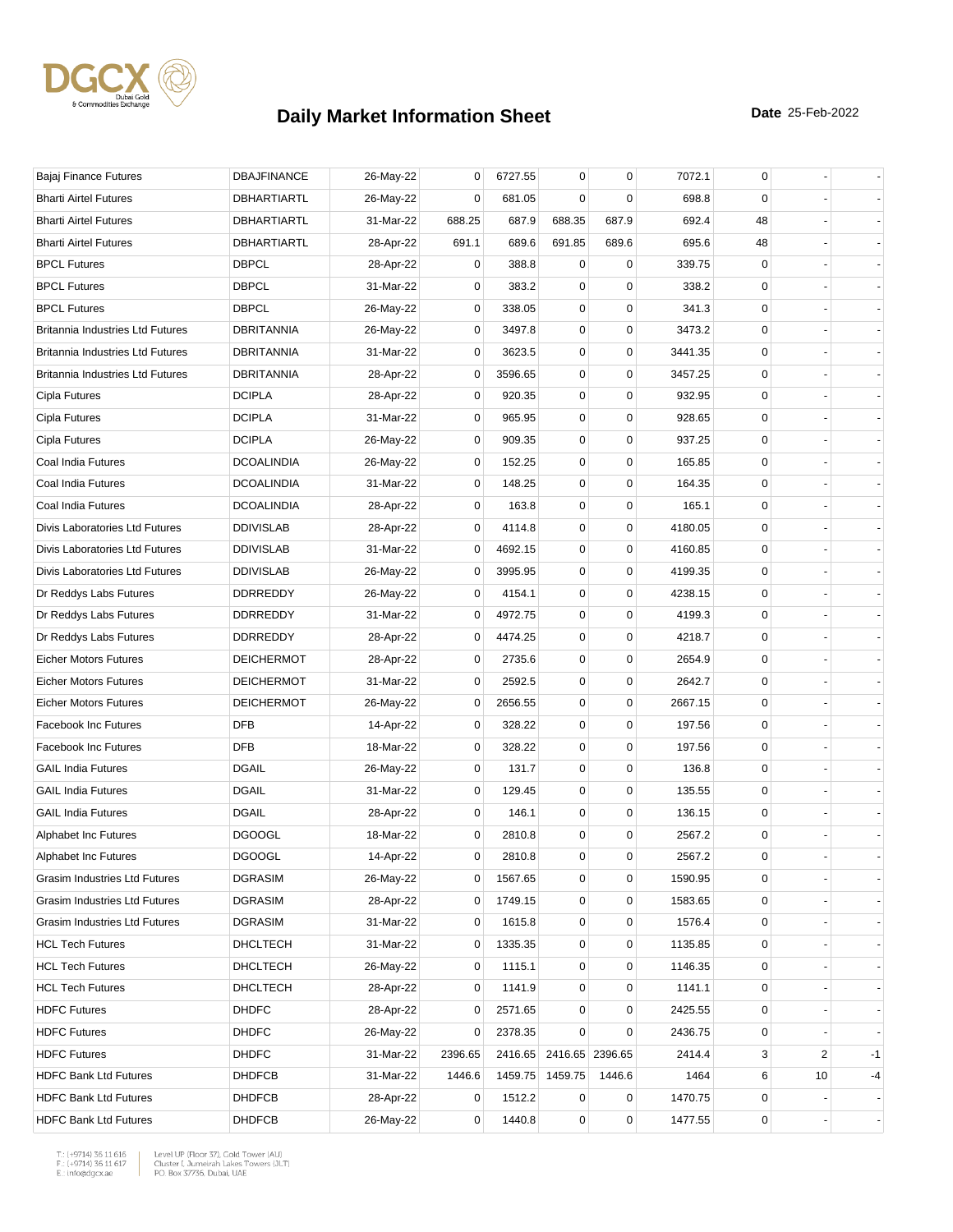

| Hero MotoCorp Futures                | <b>DHEROMOTOCO</b> | 28-Apr-22 | 0              | 2827.1  | 0                       | $\mathbf 0$  | 2584.2   | $\mathbf 0$    |    |              |
|--------------------------------------|--------------------|-----------|----------------|---------|-------------------------|--------------|----------|----------------|----|--------------|
| Hero MotoCorp Futures                | <b>DHEROMOTOCO</b> | 26-May-22 | 0              | 2527.95 | 0                       | 0            | 2596.1   | 0              |    |              |
| Hero MotoCorp Futures                | <b>DHEROMOTOCO</b> | 31-Mar-22 | 0              | 2465.7  | $\Omega$                | $\mathbf 0$  | 2572.3   | $\mathbf 0$    |    |              |
| <b>Hindalco Ind Futures</b>          | <b>DHINDALCO</b>   | 31-Mar-22 | 536.75         | 542.5   | 542.5                   | 536.75       | 536.8    | 50             |    |              |
| <b>Hindalco Ind Futures</b>          | <b>DHINDALCO</b>   | 26-May-22 | 0              | 525.45  | $\mathbf 0$             | 0            | 541.75   | $\mathbf 0$    |    |              |
| <b>Hindalco Ind Futures</b>          | <b>DHINDALCO</b>   | 28-Apr-22 | 539.35         | 539.45  | 544.2                   | 538.5        | 539.3    | 48             |    |              |
| Hindustan Unilever Futures           | DHINDUNILVR        | 28-Apr-22 | 0              | 2365    | 0                       | 0            | 2192.6   | 0              |    |              |
| <b>Hindustan Unilever Futures</b>    | <b>DHINDUNILVR</b> | 26-May-22 | 0              | 2204.05 | $\Omega$                | 0            | 2202.7   | $\mathbf 0$    |    |              |
| <b>Hindustan Unilever Futures</b>    | DHINDUNILVR        | 31-Mar-22 | 2188           | 2187.55 |                         | 2188 2185.15 | 2182.5   | 10             | 20 | 6            |
| <b>ICICI Bank Ltd Futures</b>        | <b>DICICIBC</b>    | 31-Mar-22 | 734.05         | 734.05  | 734.05                  | 734.05       | 734      | 4              | 3  | -4           |
| <b>ICICI Bank Ltd Futures</b>        | <b>DICICIBC</b>    | 26-May-22 | 0              | 718     | 0                       | 0            | 740.8    | 0              |    |              |
| <b>ICICI Bank Ltd Futures</b>        | <b>DICICIBC</b>    | 28-Apr-22 | 0              | 814.65  | 0                       | $\mathbf 0$  | 737.4    | 0              |    |              |
| IndusInd Bank Futures                | <b>DINDUSINDBK</b> | 28-Apr-22 | 0              | 898.55  | $\mathbf 0$             | $\mathbf 0$  | 936.4    | 0              |    |              |
| IndusInd Bank Futures                | <b>DINDUSINDBK</b> | 26-May-22 | 0              | 888.8   | 0                       | $\mathbf 0$  | 940.7    | 0              |    |              |
| IndusInd Bank Futures                | <b>DINDUSINDBK</b> | 31-Mar-22 | 0              | 897.7   | $\mathbf 0$             | $\mathbf 0$  | 932.1    | 0              |    |              |
| Infosys Ltd Futures                  | <b>DINFO</b>       | 31-Mar-22 | 1707.95        | 1699    | 1707.95                 | 1695.1       | 1703.8   | 3              | 2  |              |
| Infosys Ltd Futures                  | <b>DINFO</b>       | 26-May-22 | 0              | 1703.35 | $\mathbf 0$             | 0            | 1719.55  | 0              |    |              |
| Infosys Ltd Futures                  | <b>DINFO</b>       | 28-Apr-22 | 0              | 1750.1  | $\mathbf 0$             | $\mathbf 0$  | 1711.7   | $\mathbf 0$    |    |              |
| <b>IOC Futures</b>                   | <b>DIOC</b>        | 28-Apr-22 | 0              | 123.4   | 0                       | 0            | 113.5    | 0              |    |              |
| <b>IOC Futures</b>                   | <b>DIOC</b>        | 26-May-22 | 0              | 111.65  | $\mathbf 0$             | $\mathbf 0$  | 114      | 0              |    |              |
| <b>IOC Futures</b>                   | <b>DIOC</b>        | 31-Mar-22 | 0              | 112.05  | $\mathbf 0$             | $\mathbf 0$  | 112.95   | 0              |    |              |
| <b>ITC Futures</b>                   | <b>DITC</b>        | 31-Mar-22 | 212.75         | 212.75  | 212.75                  | 212.75       | 215.1    | $\mathbf{1}$   | 41 | $\mathbf{1}$ |
| <b>ITC Futures</b>                   | <b>DITC</b>        | 26-May-22 | 0              | 211.6   | $\mathbf 0$             | $\mathbf 0$  | 217.1    | 0              |    |              |
| <b>ITC Futures</b>                   | <b>DITC</b>        | 28-Apr-22 | 0              | 217.8   | $\mathbf 0$             | $\mathbf 0$  | 216.1    | $\mathbf 0$    |    |              |
| JP Morgan Chase Futures              | <b>DJPM</b>        | 14-Apr-22 | 0              | 162.79  | 0                       | 0            | 142.15   | 0              |    |              |
| JP Morgan Chase Futures              | <b>DJPM</b>        | 18-Mar-22 | 0              | 162.79  | 0                       | $\mathbf 0$  | 142.15   | 0              |    |              |
| <b>JSW Steel Limited Futures</b>     | <b>DJSWSTEEL</b>   | 28-Apr-22 | 0              | 641.35  | 0                       | $\mathbf 0$  | 604.65   | 0              |    |              |
| <b>JSW Steel Limited Futures</b>     | <b>DJSWSTEEL</b>   | 26-May-22 | 0              | 577.95  | 0                       | $\mathbf 0$  | 607.4    | 0              |    |              |
| <b>JSW Steel Limited Futures</b>     | <b>DJSWSTEEL</b>   | 31-Mar-22 | $\Omega$       | 654.7   | $\Omega$                | $\Omega$     | 601.85   | 0              |    |              |
| Kotak Mahindra Bank Futures          | <b>DKOTAKBANK</b>  | 31-Mar-22 | 1821.65        |         | 1821.65 1821.65 1821.65 |              | 1866.8   | $\mathbf{1}$   |    | $-1$         |
| Kotak Mahindra Bank Futures          | <b>DKOTAKBANK</b>  | 26-May-22 | 0              | 1821.9  | 0                       | 0            | 1884.05  | 0              |    |              |
| Kotak Mahindra Bank Futures          | <b>DKOTAKBANK</b>  | 28-Apr-22 | 0              | 1884.7  | 0                       | 0            | 1875.4   | 0              |    |              |
| Larsen Toubro Ltd Futures            | <b>DLT</b>         | 28-Apr-22 | 0              | 1956.5  | 0                       | 0            | 1794.95  | 0              |    |              |
| Larsen Toubro Ltd Futures            | DLT                | 26-May-22 | 0              | 1783.8  | $\mathbf 0$             | $\mathbf 0$  | 1803.25  | 0              |    |              |
| Larsen Toubro Ltd Futures            | <b>DLT</b>         | 31-Mar-22 | 1777.5         |         | 1791.2 1793.15          | 1777.5       | 1786.7   | $\overline{7}$ | 8  | -4           |
| Mahindra N Mahindra Futures          | <b>DMNM</b>        | 31-Mar-22 | 0              | 840.75  | 0                       | 0            | 812      | 0              |    |              |
| Mahindra N Mahindra Futures          | <b>DMNM</b>        | 26-May-22 | 0              | 807.8   | 0                       | $\mathbf 0$  | 819.5    | 0              |    |              |
| Mahindra N Mahindra Futures          | <b>DMNM</b>        | 28-Apr-22 | 0              | 868.35  | 0                       | $\pmb{0}$    | 815.75   | 0              |    |              |
| <b>Microsoft Corporation Futures</b> | <b>DMSFT</b>       | 18-Mar-22 | 0              | 300.83  | 0                       | 0            | 283.75   | 0              |    |              |
| <b>Microsoft Corporation Futures</b> | <b>DMSFT</b>       | 14-Apr-22 | 0              | 300.83  | 0                       | $\mathbf 0$  | 283.75   | 0              |    |              |
| Maruti Suzuki Ltd Futures            | <b>DMSIL</b>       | 28-Apr-22 | 0              | 8742    | $\mathbf 0$             | $\pmb{0}$    | 8440.3   | 0              |    |              |
| Maruti Suzuki Ltd Futures            | <b>DMSIL</b>       | 26-May-22 | 0              | 8333.7  | 0                       | 0            | 8479.25  | 0              |    |              |
| Maruti Suzuki Ltd Futures            | <b>DMSIL</b>       | 31-Mar-22 | 8441.6         | 8441.6  | 8441.6                  | 8441.6       | 8401.55  | 1              | 4  | $\mathbf{1}$ |
| Nestle India Limited Futures         | <b>DNESTLEIND</b>  | 31-Mar-22 | $\overline{0}$ | 19675.9 | $\mathbf 0$             | $\pmb{0}$    | 17811.45 | 0              |    |              |

 $\begin{tabular}{|l|l|l|l|} \hline $\mathsf{T}$: $(+9714)$ 36 11 616 & \textit{Level UP (Flow 37)},\textit{Gold Tower (AU)}$ \\ \hline \multicolumn{3}{|l|}{\mathsf{F}}:\\ $(+9714)$ 36 11 617 & \textit{Cluster I, Jumerirah Lakes Tower (JUT)}$ \\ \multicolumn{3}{|l|}{\mathsf{E}}:\\ $\text{infogdgcxae}$ & \multicolumn{3}{|l|}{\mathsf{PO}}. \textit{Box 37736, Dubai, UAE} \hline \end{tabular}$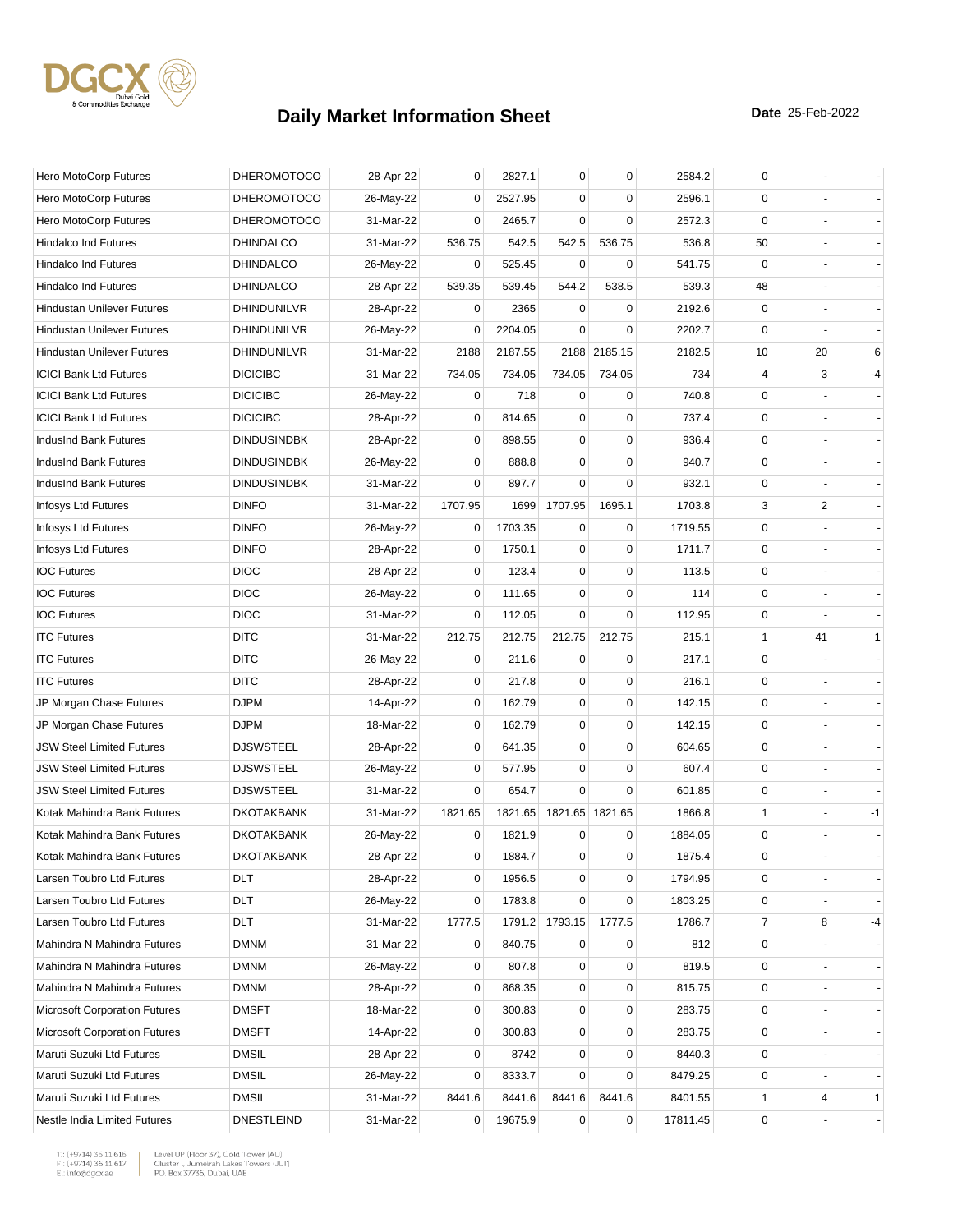

| Nestle India Limited Futures                     | <b>DNESTLEIND</b>  | 26-May-22 |                | 0 18011.75 | 0           | $\mathbf 0$     | 17976.2  | 0           |                |      |
|--------------------------------------------------|--------------------|-----------|----------------|------------|-------------|-----------------|----------|-------------|----------------|------|
| Nestle India Limited Futures                     | <b>DNESTLEIND</b>  | 28-Apr-22 | $\overline{0}$ | 19095.25   | 0           | $\mathbf 0$     | 17893.65 | 0           |                |      |
| <b>NTPC Futures</b>                              | <b>DNTPC</b>       | 28-Apr-22 | 0              | 137.5      | 0           | $\mathbf 0$     | 131.65   | 0           |                |      |
| <b>NTPC Futures</b>                              | <b>DNTPC</b>       | 26-May-22 | 0              | 126.3      | 0           | $\mathbf 0$     | 132.25   | $\mathbf 0$ |                |      |
| <b>NTPC Futures</b>                              | <b>DNTPC</b>       | 31-Mar-22 | 0              | 128.6      | 0           | $\mathbf 0$     | 131.05   | 0           |                |      |
| <b>ONGC Futures</b>                              | <b>DONGC</b>       | 31-Mar-22 | 0              | 142.45     | 0           | $\mathbf 0$     | 160.35   | 0           |                |      |
| <b>ONGC Futures</b>                              | <b>DONGC</b>       | 26-May-22 | 0              | 159.05     | $\mathbf 0$ | $\mathbf 0$     | 161.85   | 0           |                |      |
| <b>ONGC Futures</b>                              | <b>DONGC</b>       | 28-Apr-22 | 0              | 167.8      | 0           | 0               | 161.1    | 0           |                |      |
| <b>Power Grid Futures</b>                        | <b>DPOWERGRID</b>  | 28-Apr-22 | 0              | 222.45     | 0           | $\mathbf 0$     | 199.3    | $\mathbf 0$ |                |      |
| <b>Power Grid Futures</b>                        | <b>DPOWERGRID</b>  | 26-May-22 | 0              | 194        | 0           | $\mathbf 0$     | 200.2    | 0           |                |      |
| <b>Power Grid Futures</b>                        | <b>DPOWERGRID</b>  | 31-Mar-22 | 0              | 208.2      | $\Omega$    | $\mathbf 0$     | 198.35   | 0           |                |      |
| <b>Reliance Industries Ltd Futures</b>           | DRIL               | 31-Mar-22 | 2288.75        | 2293.75    |             | 2296.45 2288.75 | 2296.35  | 5           | $\overline{7}$ | $-1$ |
| <b>Reliance Industries Ltd Futures</b>           | DRIL               | 26-May-22 | 0              | 2289.75    | 0           | 0               | 2317.6   | 0           |                |      |
| <b>Reliance Industries Ltd Futures</b>           | <b>DRIL</b>        | 28-Apr-22 | 0              | 2411.7     | 0           | $\mathbf 0$     | 2306.95  | 0           |                |      |
| SBI Life Insurance Company Ltd<br><b>Futures</b> | <b>DSBILIFE</b>    | 28-Apr-22 | 0              | 1247.95    | $\mathbf 0$ | $\mathbf 0$     | 1066.25  | $\mathbf 0$ |                |      |
| SBI Life Insurance Company Ltd<br><b>Futures</b> | <b>DSBILIFE</b>    | 26-May-22 | 0              | 1070       | 0           | 0               | 1071.15  | 0           |                |      |
| SBI Life Insurance Company Ltd<br><b>Futures</b> | <b>DSBILIFE</b>    | 31-Mar-22 | 0              | 1211.8     | 0           | $\mathbf 0$     | 1061.35  | 0           |                |      |
| State Bank of India Futures                      | <b>DSBIN</b>       | 31-Mar-22 | 483.25         | 484.5      | 489.25      | 483.25          | 485.6    | 3           | 4              | $-1$ |
| State Bank of India Futures                      | <b>DSBIN</b>       | 26-May-22 | 0              | 479.7      | 0           | 0               | 490.05   | 0           |                |      |
| State Bank of India Futures                      | <b>DSBIN</b>       | 28-Apr-22 | 0              | 523        | $\Omega$    | $\mathbf 0$     | 487.8    | 0           |                |      |
| Sun Pharma Futures                               | <b>DSUNPHARMA</b>  | 28-Apr-22 | 831.65         | 829.45     | 832.15      | 829.35          | 839.95   | 48          |                |      |
| Sun Pharma Futures                               | <b>DSUNPHARMA</b>  | 26-May-22 | 0              | 830.55     | $\mathbf 0$ | 0               | 843.8    | 0           |                |      |
| Sun Pharma Futures                               | <b>DSUNPHARMA</b>  | 31-Mar-22 | 836.3          | 827.85     | 836.3       | 827.75          | 836.05   | 50          |                |      |
| <b>Tata Steel Futures</b>                        | <b>DTATASTEEL</b>  | 31-Mar-22 | 1114.9         | 1139.1     | 1147.7      | 1114.9          | 1151.6   | 9           | 1              | -9   |
| <b>Tata Steel Futures</b>                        | <b>DTATASTEEL</b>  | 26-May-22 | 0              | 1090.2     | 0           | 0               | 1162.25  | 0           |                |      |
| <b>Tata Steel Futures</b>                        | <b>DTATASTEEL</b>  | 28-Apr-22 | 0              | 1127.1     | 0           | $\mathbf 0$     | 1156.9   | 0           |                |      |
| <b>TCS Ltd Futures</b>                           | <b>DTCS</b>        | 28-Apr-22 | 0              | 3831       | $\mathbf 0$ | $\mathbf 0$     | 3556.25  | $\mathbf 0$ |                |      |
| <b>TCS Ltd Futures</b>                           | <b>DTCS</b>        | 26-May-22 | 0              | 3452.8     | $\mathbf 0$ | 0               | 3572.65  | 0           |                |      |
| <b>TCS Ltd Futures</b>                           | <b>DTCS</b>        | 31-Mar-22 | 3472.85        | 3511       |             | 3511 3472.85    | 3539.9   | 4           | 1              | -4   |
| <b>Tech Mahindra Futures</b>                     | <b>DTECHM</b>      | 31-Mar-22 | 0              | 1824.95    | 0           | 0               | 1397.25  | 0           |                |      |
| Tech Mahindra Futures                            | <b>DTECHM</b>      | 26-May-22 | 0              | 1353.1     | 0           | 0               | 1410.2   | $\Omega$    |                |      |
| Tech Mahindra Futures                            | <b>DTECHM</b>      | 28-Apr-22 | 0              | 1524.9     | 0           | $\mathbf 0$     | 1403.7   | 0           |                |      |
| <b>Titan Company Limited Futures</b>             | DTITAN             | 28-Apr-22 | 0              | 2415.05    | 0           | $\pmb{0}$       | 2493.35  | 0           |                |      |
| <b>Titan Company Limited Futures</b>             | <b>DTITAN</b>      | 26-May-22 | 0              | 2442.8     | 0           | $\mathbf 0$     | 2504.85  | 0           |                |      |
| <b>Titan Company Limited Futures</b>             | DTITAN             | 31-Mar-22 | 0              | 2471.15    | 0           | 0               | 2481.9   | 0           |                |      |
| <b>Tata Motors Ltd Futures</b>                   | DTTMT              | 31-Mar-22 | 452.9          | 462.55     | 462.55      | 452.9           | 462.25   | 54          | 11             | -6   |
| <b>Tata Motors Ltd Futures</b>                   | DTTMT              | 26-May-22 | 0              | 434.4      | 0           | $\mathbf 0$     | 466.55   | 0           |                |      |
| <b>Tata Motors Ltd Futures</b>                   | DTTMT              | 28-Apr-22 | 461.05         | 460.5      | 462.1       | 459.4           | 464.4    | 48          |                |      |
| <b>Ultratech Cement Futures</b>                  | DULTRACEMCO        | 28-Apr-22 | 0              | 7213.4     | 0           | 0               | 6636.45  | 0           |                |      |
| <b>Ultratech Cement Futures</b>                  | <b>DULTRACEMCO</b> | 26-May-22 | 0              | 6515       | 0           | 0               | 6667.1   | 0           |                |      |
| <b>Ultratech Cement Futures</b>                  | <b>DULTRACEMCO</b> | 31-Mar-22 | $\mathbf{0}$   | 7499.85    | 0           | $\pmb{0}$       | 6606     | 0           |                |      |
| <b>UPL Futures</b>                               | <b>DUPL</b>        | 31-Mar-22 | 0              | 757        | 0           | $\pmb{0}$       | 658.25   | 0           |                |      |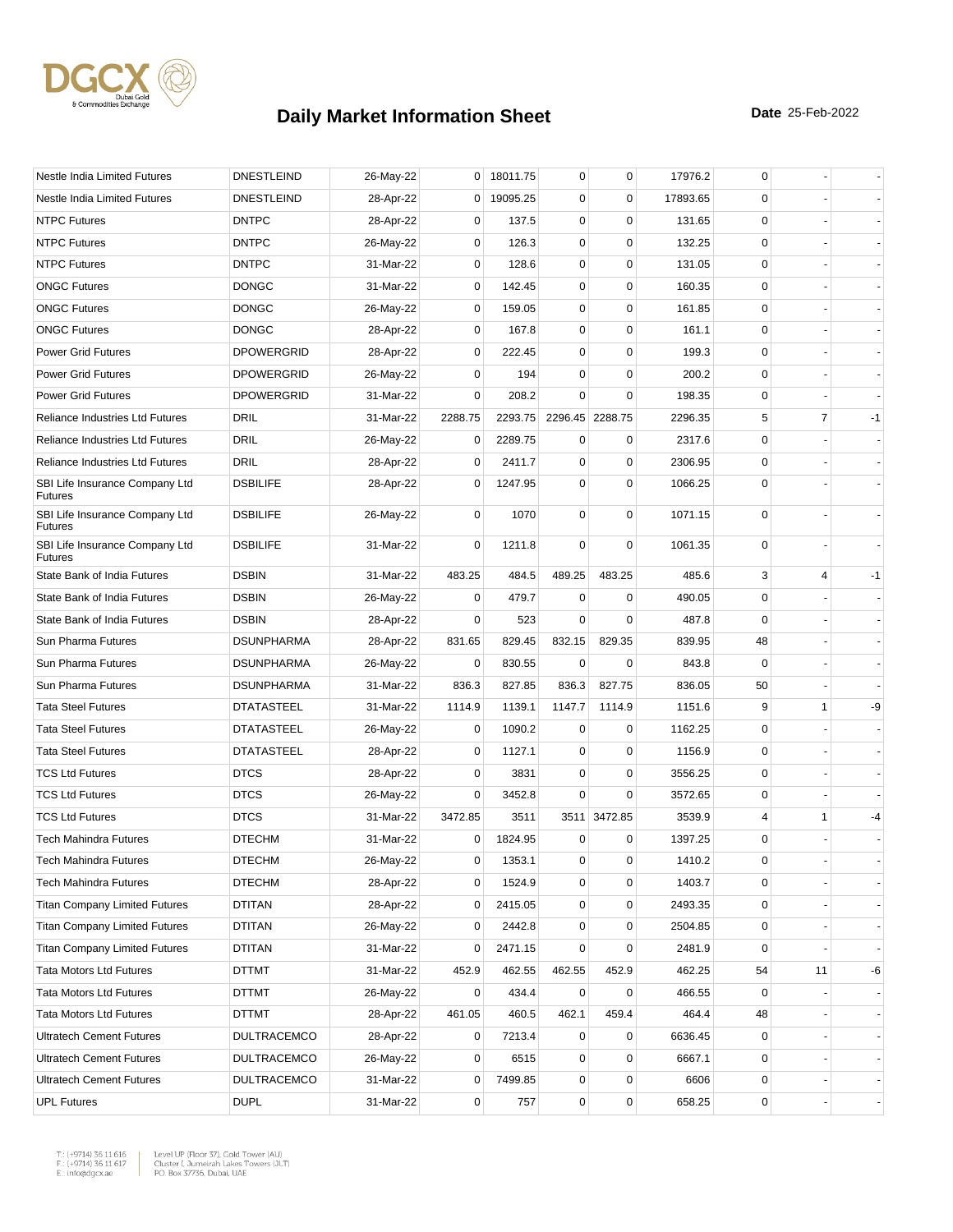

| <b>UPL Futures</b>      | <b>DUPL</b>     | 26-May-22 | $\overline{0}$ | 641.85 | 0           | 0        | 664.35 | 0        |  |
|-------------------------|-----------------|-----------|----------------|--------|-------------|----------|--------|----------|--|
| <b>UPL Futures</b>      | <b>DUPL</b>     | 28-Apr-22 | 0              | 804    | 0           | 0        | 661.3  | 0        |  |
| <b>Vedanta Futures</b>  | <b>DVEDL</b>    | 28-Apr-22 | 0              | 323.2  | 0           | 0        | 366.25 | 0        |  |
| <b>Vedanta Futures</b>  | <b>DVEDL</b>    | 26-May-22 | 0              | 343.1  | 0           | 0        | 367.95 | 0        |  |
| Vedanta Futures         | <b>DVEDL</b>    | 31-Mar-22 | 0              | 337.95 | $\mathbf 0$ | 0        | 364.55 | 0        |  |
| <b>Wipro Futures</b>    | <b>DWIPRO</b>   | 31-Mar-22 | $\Omega$       | 724    | 0           | 0        | 558.25 | 0        |  |
| <b>Wipro Futures</b>    | <b>DWIPRO</b>   | 26-May-22 | 0              | 545.25 | $\mathbf 0$ | 0        | 563.45 | $\Omega$ |  |
| <b>Wipro Futures</b>    | <b>DWIPRO</b>   | 28-Apr-22 | 0              | 571.8  | 0           | 0        | 560.85 | $\Omega$ |  |
| <b>Yes Bank Futures</b> | <b>DYESBANK</b> | 28-Apr-22 | 0              | 13.85  | $\mathbf 0$ | $\Omega$ | 13.3   | $\Omega$ |  |
| <b>Yes Bank Futures</b> | <b>DYESBANK</b> | 26-May-22 | 0              | 12.85  | 0           | 0        | 13.35  | 0        |  |
| <b>Yes Bank Futures</b> | <b>DYESBANK</b> | 31-Mar-22 | 0              | 13.8   | $\mathbf 0$ | 0        | 13.2   | 0        |  |

#### **DGCX Hydrocarbons**

| <b>Contract Name</b>           | <b>Contract Code</b> | <b>Expiry</b> | Opening<br>Price | Closing High<br>Price |             | Low         | <b>Settlement</b><br>Price | <b>Volume</b> | Open<br><b>Interest</b> | Change<br>in Ol |
|--------------------------------|----------------------|---------------|------------------|-----------------------|-------------|-------------|----------------------------|---------------|-------------------------|-----------------|
| <b>Brent Crude Oil Futures</b> | <b>DBRC</b>          | 30-May-23     | $\mathbf 0$      | 67.77                 | $\mathbf 0$ | 0           | 81.03                      | $\mathbf 0$   |                         |                 |
| <b>Brent Crude Oil Futures</b> | <b>DBRC</b>          | 30-Mar-23     | $\Omega$         | 69.42                 | $\Omega$    | $\Omega$    | 82.09                      | $\Omega$      |                         |                 |
| <b>Brent Crude Oil Futures</b> | <b>DBRC</b>          | 27-Apr-23     | $\pmb{0}$        | 69.42                 | $\mathbf 0$ | $\mathbf 0$ | 81.53                      | $\mathbf 0$   |                         |                 |
| <b>Brent Crude Oil Futures</b> | <b>DBRC</b>          | 29-Nov-22     | $\mathbf 0$      | 58.2                  | $\mathbf 0$ | $\mathbf 0$ | 84.54                      | $\mathbf 0$   |                         |                 |
| <b>Brent Crude Oil Futures</b> | <b>DBRC</b>          | 28-Dec-22     | $\mathbf 0$      | 58.2                  | $\mathbf 0$ | $\mathbf 0$ | 83.85                      | $\mathbf 0$   |                         |                 |
| <b>Brent Crude Oil Futures</b> | <b>DBRC</b>          | 30-Jan-23     | $\mathbf 0$      | 58.2                  | $\pmb{0}$   | 0           | 83.24                      | $\mathbf 0$   |                         |                 |
| <b>Brent Crude Oil Futures</b> | <b>DBRC</b>          | 27-Feb-23     | $\Omega$         | 65.2                  | $\mathbf 0$ | $\mathbf 0$ | 82.67                      | $\mathbf 0$   |                         |                 |
| <b>Brent Crude Oil Futures</b> | <b>DBRC</b>          | 25-Feb-22     | $\pmb{0}$        | 103.03                | $\pmb{0}$   | $\mathbf 0$ | 97.93                      | $\pmb{0}$     |                         |                 |
| <b>Brent Crude Oil Futures</b> | <b>DBRC</b>          | 30-Mar-22     | $\mathbf 0$      | 99.13                 | $\pmb{0}$   | $\mathbf 0$ | 94.12                      | $\mathbf 0$   | 6                       |                 |
| <b>Brent Crude Oil Futures</b> | <b>DBRC</b>          | 28-Apr-22     | $\Omega$         | 42.3                  | $\mathbf 0$ | $\Omega$    | 91.77                      | $\Omega$      |                         |                 |
| <b>Brent Crude Oil Futures</b> | <b>DBRC</b>          | 30-May-22     | $\mathbf 0$      | 49.07                 | $\pmb{0}$   | $\mathbf 0$ | 90.08                      | $\mathbf 0$   |                         |                 |
| <b>Brent Crude Oil Futures</b> | <b>DBRC</b>          | 29-Jun-22     | $\mathbf 0$      | 49.07                 | $\mathbf 0$ | $\mathbf 0$ | 88.75                      | $\mathbf 0$   |                         |                 |
| <b>Brent Crude Oil Futures</b> | <b>DBRC</b>          | 28-Jul-22     | $\mathbf 0$      | 51.51                 | $\pmb{0}$   | $\mathbf 0$ | 87.65                      | $\mathbf 0$   |                         |                 |
| <b>Brent Crude Oil Futures</b> | <b>DBRC</b>          | 30-Aug-22     | $\mathbf 0$      | 51.51                 | $\mathbf 0$ | $\mathbf 0$ | 86.74                      | $\mathbf 0$   |                         |                 |
| <b>Brent Crude Oil Futures</b> | <b>DBRC</b>          | 29-Sep-22     | $\mathbf 0$      | 58.2                  | $\mathbf 0$ | $\mathbf 0$ | 85.96                      | $\mathbf 0$   |                         |                 |
| <b>Brent Crude Oil Futures</b> | <b>DBRC</b>          | 28-Oct-22     | $\mathbf 0$      | 58.2                  | $\mathbf 0$ | $\mathbf 0$ | 85.24                      | $\mathbf 0$   |                         |                 |
| <b>Brent Crude Oil Futures</b> | <b>DBRC</b>          | 28-Jul-23     | $\mathbf 0$      | 71.5                  | $\pmb{0}$   | $\mathbf 0$ | 80.12                      | $\mathbf 0$   |                         |                 |
| <b>Brent Crude Oil Futures</b> | <b>DBRC</b>          | 29-Jun-23     | $\mathbf 0$      | 71.5                  | $\pmb{0}$   | $\mathbf 0$ | 80.56                      | $\mathbf 0$   |                         |                 |
| <b>WTI Crude Oil Futures</b>   | <b>DWTI</b>          | 19-Jun-23     | $\mathbf 0$      | 54.23                 | $\pmb{0}$   | $\mathbf 0$ | 76.6                       | $\mathbf 0$   |                         |                 |
| <b>WTI Crude Oil Futures</b>   | <b>DWTI</b>          | 19-Jul-23     | $\mathbf 0$      | 72.34                 | $\mathbf 0$ | $\mathbf 0$ | 76.09                      | $\mathbf 0$   |                         |                 |
| <b>WTI Crude Oil Futures</b>   | <b>DWTI</b>          | 21-Aug-23     | $\mathbf 0$      | 72.34                 | $\mathbf 0$ | $\Omega$    | 75.63                      | $\mathbf 0$   |                         |                 |
| WTI Crude Oil Futures          | <b>DWTI</b>          | 18-Nov-27     | $\mathbf 0$      | 45.32                 | $\pmb{0}$   | $\mathbf 0$ | 65.9                       | $\pmb{0}$     |                         |                 |
| <b>WTI Crude Oil Futures</b>   | <b>DWTI</b>          | 19-Oct-22     | $\mathbf 0$      | 57.05                 | $\mathbf 0$ | $\mathbf 0$ | 81.8                       | $\mathbf 0$   |                         |                 |
| <b>WTI Crude Oil Futures</b>   | <b>DWTI</b>          | 19-Aug-22     | $\mathbf 0$      | 49                    | $\mathbf 0$ | $\Omega$    | 83.6                       | $\mathbf 0$   |                         |                 |
| <b>WTI Crude Oil Futures</b>   | <b>DWTI</b>          | 19-Sep-22     | $\mathbf 0$      | 49.55                 | $\mathbf 0$ | $\mathbf 0$ | 82.63                      | $\mathbf 0$   |                         |                 |
| <b>WTI Crude Oil Futures</b>   | <b>DWTI</b>          | 19-Jul-22     | $\mathbf 0$      | 49                    | $\mathbf 0$ | $\mathbf 0$ | 84.76                      | $\mathbf 0$   |                         |                 |
| <b>WTI Crude Oil Futures</b>   | <b>DWTI</b>          | 20-Jun-22     | $\mathbf 0$      | 45.2                  | $\mathbf 0$ | $\mathbf 0$ | 86.19                      | $\mathbf 0$   |                         |                 |
| <b>WTI Crude Oil Futures</b>   | <b>DWTI</b>          | 19-May-27     | $\mathbf 0$      | 45.32                 | $\mathbf 0$ | $\mathbf 0$ | 66.18                      | $\mathbf 0$   |                         |                 |
| <b>WTI Crude Oil Futures</b>   | <b>DWTI</b>          | 19-Apr-22     | 91.9             | 89.42                 | 91.9        | 89.42       | 89.89                      | 4             |                         |                 |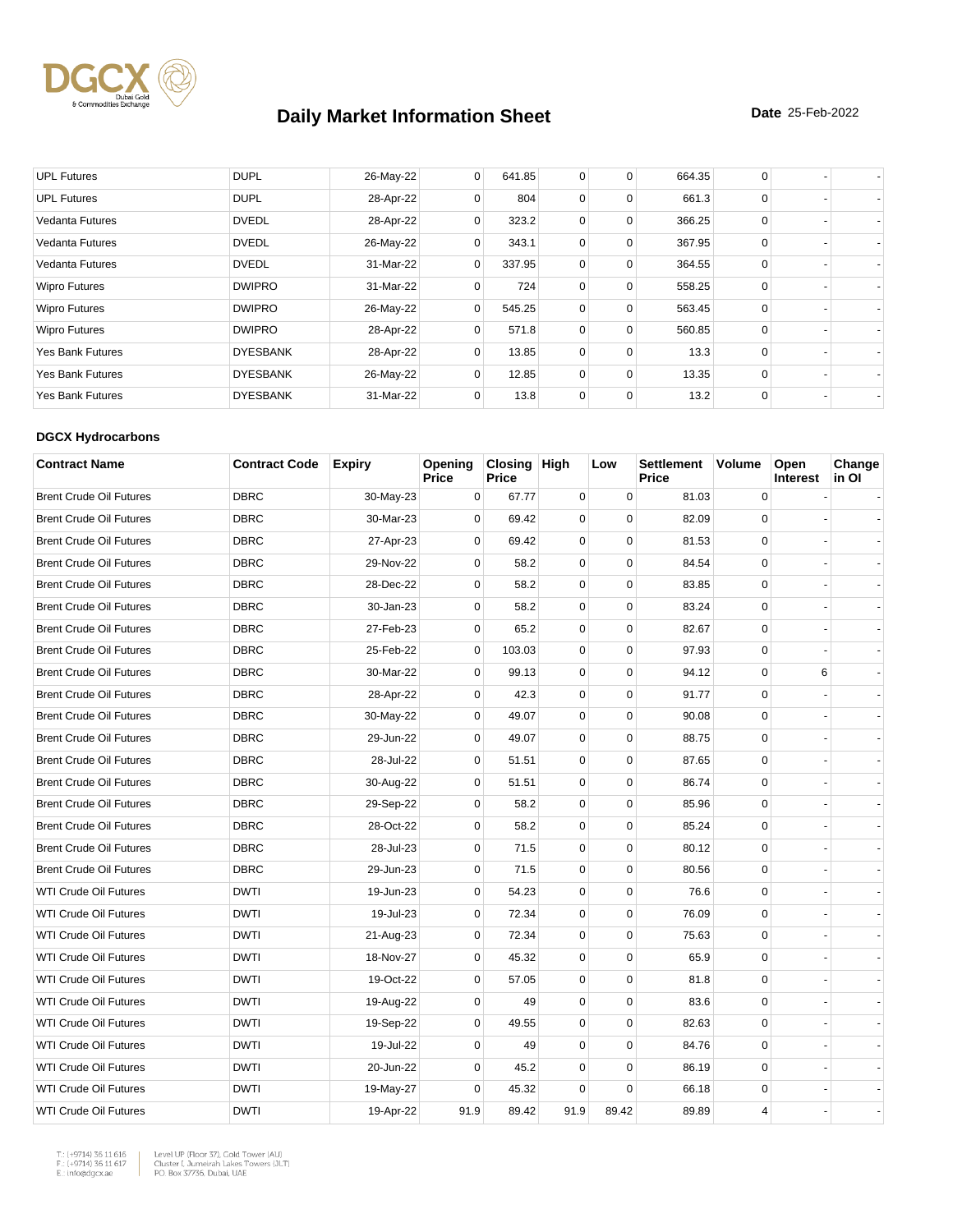

| <b>WTI Crude Oil Futures</b>      | <b>DWTI</b>  | 19-May-22 | 89.81       | 87.46 | 89.81       | 87.46       | 87.93 | 3           |                |   |
|-----------------------------------|--------------|-----------|-------------|-------|-------------|-------------|-------|-------------|----------------|---|
| <b>WTI Crude Oil Futures</b>      | <b>DWTI</b>  | 18-Nov-22 | 0           | 55.74 | $\Omega$    | $\Omega$    | 81.03 | $\mathbf 0$ |                |   |
| <b>WTI Crude Oil Futures</b>      | <b>DWTI</b>  | 19-May-23 | 0           | 54.23 | $\mathbf 0$ | $\Omega$    | 77.14 | $\mathbf 0$ |                |   |
| <b>WTI Crude Oil Futures</b>      | <b>DWTI</b>  | 17-Nov-23 | 0           | 52.56 | 0           | $\mathbf 0$ | 74.5  | 0           |                |   |
| <b>WTI Crude Oil Futures</b>      | <b>DWTI</b>  | 20-May-24 | 0           | 52.56 | 0           | $\mathbf 0$ | 72.26 | $\mathbf 0$ |                |   |
| <b>WTI Crude Oil Futures</b>      | DWTI         | 19-Nov-24 | 0           | 55.2  | $\mathbf 0$ | $\mathbf 0$ | 70.58 | 0           |                |   |
| <b>WTI Crude Oil Futures</b>      | <b>DWTI</b>  | 19-May-25 | 0           | 55.11 | $\mathbf 0$ | $\Omega$    | 69.16 | $\mathbf 0$ |                |   |
| <b>WTI Crude Oil Futures</b>      | <b>DWTI</b>  | 19-Nov-25 | 0           | 53.58 | $\mathbf 0$ | $\mathbf 0$ | 68.08 | 0           |                |   |
| <b>WTI Crude Oil Futures</b>      | <b>DWTI</b>  | 18-May-26 | 0           | 51    | 0           | $\Omega$    | 67.19 | $\mathbf 0$ |                |   |
| <b>WTI Crude Oil Futures</b>      | <b>DWTI</b>  | 19-Nov-26 | 0           | 47.25 | $\mathbf 0$ | $\Omega$    | 66.63 | $\mathbf 0$ |                |   |
| <b>WTI Crude Oil Futures</b>      | <b>DWTI</b>  | 21-Mar-22 | 94.82       | 92.25 | 94.89       | 91.85       | 91.59 | 23          | $\overline{7}$ | 4 |
| <b>WTI Crude Oil Futures</b>      | <b>DWTI</b>  | 17-Feb-23 | 0           | 59.05 | $\mathbf 0$ | $\Omega$    | 78.88 | $\mathbf 0$ |                |   |
| <b>WTI Crude Oil Futures</b>      | <b>DWTI</b>  | 19-Jan-23 | 0           | 59.05 | $\mathbf 0$ | $\mathbf 0$ | 79.55 | 0           |                |   |
| <b>WTI Crude Oil Futures</b>      | <b>DWTI</b>  | 19-Dec-22 | 0           | 55.74 | 0           | $\mathbf 0$ | 80.27 | $\mathbf 0$ |                |   |
| <b>WTI Crude Oil Futures</b>      | <b>DWTI</b>  | 19-Apr-23 | 0           | 55.82 | 0           | $\mathbf 0$ | 77.68 | $\mathbf 0$ |                |   |
| <b>WTI Crude Oil Futures</b>      | <b>DWTI</b>  | 20-Mar-23 | $\mathbf 0$ | 61.96 | 0           | $\mathbf 0$ | 78.26 | $\mathbf 0$ |                |   |
| <b>WTI Crude Oil Futures</b>      | <b>DWTI</b>  | 19-May-28 | 0           | 45.32 | 0           | $\mathbf 0$ | 65.76 | $\mathbf 0$ |                |   |
| WTI Crude Oil Mini Futures        | <b>DWTIM</b> | 18-Nov-22 | 0           | 73.4  | $\mathbf 0$ | $\mathbf 0$ | 81.03 | $\mathbf 0$ |                |   |
| WTI Crude Oil Mini Futures        | <b>DWTIM</b> | 19-Dec-22 | 0           | 73.4  | $\mathbf 0$ | $\Omega$    | 80.27 | $\mathbf 0$ |                |   |
| <b>WTI Crude Oil Mini Futures</b> | <b>DWTIM</b> | 19-Sep-22 | 0           | 64.52 | $\pmb{0}$   | $\mathbf 0$ | 82.63 | $\mathbf 0$ |                |   |
| WTI Crude Oil Mini Futures        | <b>DWTIM</b> | 19-Oct-22 | 0           | 73.4  | 0           | 0           | 81.8  | 0           |                |   |
| WTI Crude Oil Mini Futures        | <b>DWTIM</b> | 19-Jul-22 | 0           | 61.09 | 0           | $\mathbf 0$ | 84.76 | $\mathbf 0$ |                |   |
| WTI Crude Oil Mini Futures        | <b>DWTIM</b> | 19-Aug-22 | $\mathbf 0$ | 61.09 | $\mathbf 0$ | $\mathbf 0$ | 83.6  | $\mathbf 0$ |                |   |
| <b>WTI Crude Oil Mini Futures</b> | <b>DWTIM</b> | 20-Jun-22 | 0           | 58.69 | $\mathbf 0$ | $\Omega$    | 86.19 | $\mathbf 0$ |                |   |
| WTI Crude Oil Mini Futures        | <b>DWTIM</b> | 21-Mar-22 | 0           | 57.15 | 0           | $\mathbf 0$ | 91.59 | 0           |                |   |
| WTI Crude Oil Mini Futures        | <b>DWTIM</b> | 19-Apr-22 | 0           | 58.69 | 0           | $\mathbf 0$ | 89.89 | 0           |                |   |
| WTI Crude Oil Mini Futures        | <b>DWTIM</b> | 19-May-22 | 0           | 58.69 | 0           | $\mathbf 0$ | 87.93 | $\mathbf 0$ |                |   |
| WTI Crude Oil Mini Futures        | <b>DWTIM</b> | 19-Jan-23 | $\mathbf 0$ | 76.05 | 0           | $\mathbf 0$ | 79.55 | 0           |                |   |
| WTI Crude Oil Mini Futures        | <b>DWTIM</b> | 17-Feb-23 | $\mathbf 0$ | 76.05 | 0           | $\mathbf 0$ | 78.88 | $\mathbf 0$ |                |   |

 $\begin{tabular}{|l|l|l|l|} \hline $\mathsf{T}_\circ$ & $\mathsf{+9714}3$ & $\mathsf{5}\mathsf{11}$ & $\mathsf{6}1\mathsf{6}$ & \multicolumn{2}{|l|}{{\mathsf{Level}}} & $\mathsf{Up}$ & $\mathsf{F}|\mathsf{Oor}}$ & $\mathsf{37}\mathsf{,}\mathsf{Oold}$ & $\mathsf{Toover}\mathsf{ (AU)}$ \\ $\mathsf{F}_\circ$ & $\mathsf{+9714}3$ & $\mathsf{5}\mathsf{11}$ & $\mathsf{617}$ & \multicolumn{2}{|l|}{{\mathsf{Clueuler}}} & $\mathsf{Cluster}~\math$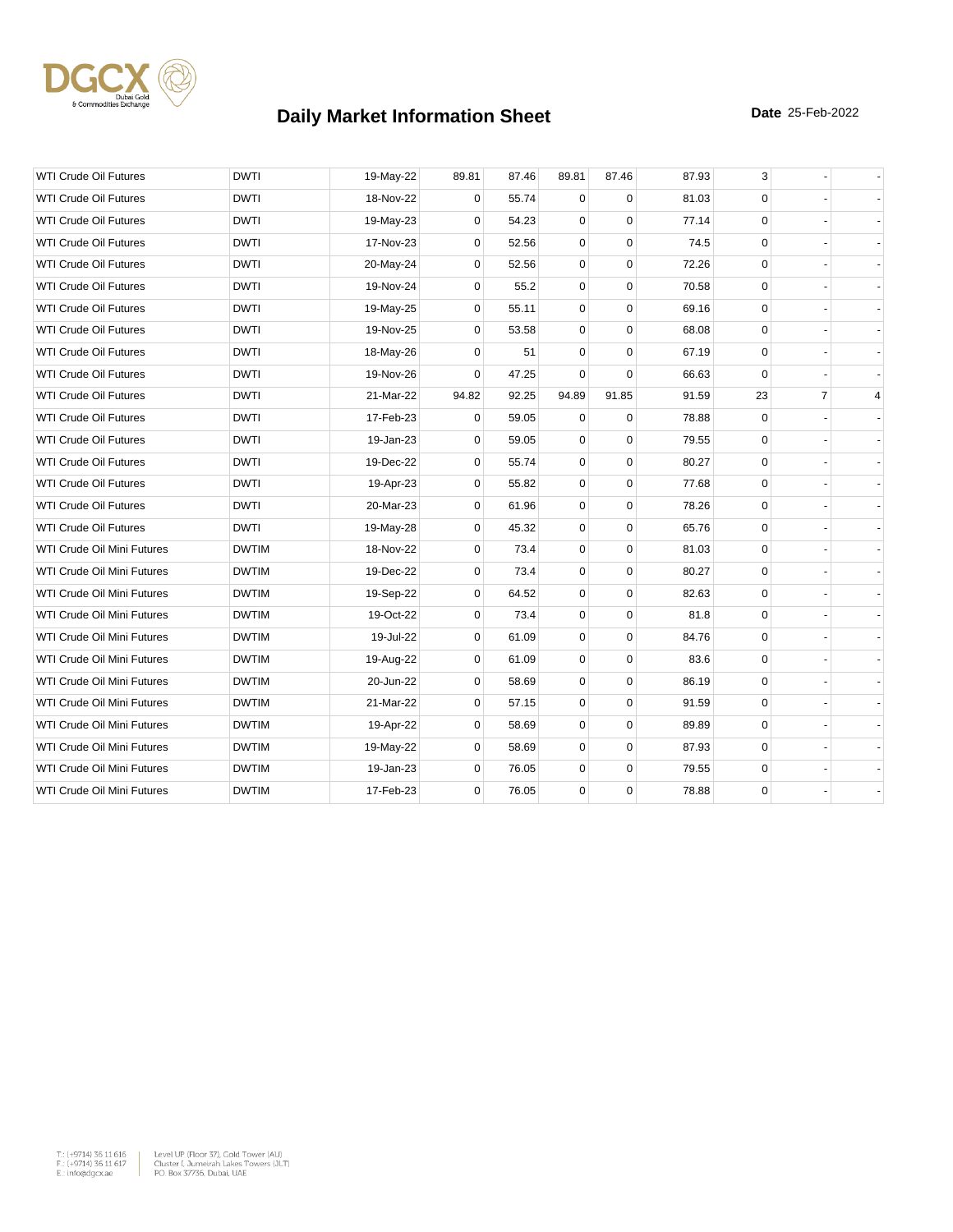

#### **DGCX Metals**

| <b>Contract Name</b>      | <b>Contract Code</b> | <b>Expiry</b> | Opening<br>Price | Closing High<br>Price |             | Low         | <b>Settlement</b><br><b>Price</b> | <b>Volume</b> | Open<br>Interest | Change<br>in OI |
|---------------------------|----------------------|---------------|------------------|-----------------------|-------------|-------------|-----------------------------------|---------------|------------------|-----------------|
| <b>Copper Futures</b>     | DCU                  | 24-Feb-23     | 0                | 9774                  | 0           | $\mathbf 0$ | 9828                              | 0             |                  |                 |
| <b>Copper Futures</b>     | <b>DCU</b>           | 27-Apr-22     | 0                | 9830                  | 0           | $\Omega$    | 9878                              | 0             |                  |                 |
| <b>Copper Futures</b>     | <b>DCU</b>           | 29-Aug-22     | $\Omega$         | 9443                  | 0           | $\Omega$    | 9881                              | 0             |                  |                 |
| <b>Copper Futures</b>     | <b>DCU</b>           | 28-Jun-22     | $\Omega$         | 9443                  | 0           | $\Omega$    | 9888                              | $\mathbf 0$   |                  |                 |
| <b>Copper Futures</b>     | <b>DCU</b>           | 28-Nov-22     | $\Omega$         | 9443                  | 0           | $\Omega$    | 9860                              | 0             |                  |                 |
| <b>Gold Futures</b>       | DG                   | 28-Nov-22     | 0                | 1793                  | 0           | $\mathbf 0$ | 1895.8                            | 0             |                  |                 |
| <b>Gold Futures</b>       | DG                   | 28-Sep-22     | $\Omega$         | 1738.4                | $\Omega$    | $\Omega$    | 1894.8                            | 0             |                  |                 |
| <b>Gold Futures</b>       | DG                   | 27-Jul-22     | $\Omega$         | 1806                  | 0           | $\Omega$    | 1893.8                            | 0             |                  |                 |
| <b>Gold Futures</b>       | DG                   | 26-May-22     | 1918.8           | 1895.6                | 1918.8      | 1895.6      | 1892.8                            | 226           | 6                | $\mathbf{1}$    |
| <b>Gold Futures</b>       | DG                   | 29-Mar-22     | 1914.5           | 1889.7                | 1920.7      | 1885.9      | 1891.8                            | 368           | 630              | $-50$           |
| <b>Gold Futures</b>       | DG                   | 27-Jan-23     | $\mathbf 0$      | 1793                  | 0           | $\mathbf 0$ | 1896.8                            | 0             |                  |                 |
| Daily Gold Futures        | <b>DGFC</b>          | 31-Dec-30     | $\Omega$         | 1856                  | $\mathbf 0$ | $\mathbf 0$ | 1886                              | 0             |                  |                 |
| Spot Gold                 | <b>DGSG</b>          | 31-Dec-30     | $\Omega$         | 1939                  | 0           | $\mathbf 0$ | 1885.8                            | 0             |                  | $-40$           |
| India Gold Quanto Futures | <b>DIG</b>           | 25-Mar-22     | 0                | 45454                 | 0           | $\mathbf 0$ | 50241                             | 0             |                  |                 |
| India Gold Quanto Futures | <b>DIG</b>           | 26-May-22     | $\Omega$         | 45454                 | 0           | $\Omega$    | 50215                             | $\mathbf 0$   |                  |                 |
| India Gold Quanto Futures | <b>DIG</b>           | 27-Jul-22     | $\Omega$         | 45454                 | 0           | $\Omega$    | 50238                             | $\mathbf 0$   |                  |                 |
| India Gold Quanto Futures | <b>DIG</b>           | 26-Sep-22     | $\mathbf 0$      | 46560                 | 0           | $\Omega$    | 50508                             | 0             |                  |                 |
| India Gold Quanto Futures | <b>DIG</b>           | 24-Nov-22     | 0                | 46560                 | 0           | $\mathbf 0$ | 50604                             | 0             |                  |                 |
| India Gold Quanto Futures | <b>DIG</b>           | 25-Jan-23     | $\Omega$         | 46560                 | 0           | $\Omega$    | 50705                             | $\mathbf 0$   |                  |                 |
| <b>Silver Futures</b>     | <b>DS</b>            | 24-Feb-23     | $\Omega$         | 24.9                  | 0           | $\Omega$    | 24.4                              | $\mathbf 0$   |                  |                 |
| <b>Silver Futures</b>     | <b>DS</b>            | 28-Nov-22     | 0                | 23.3                  | 0           | $\mathbf 0$ | 24.35                             | 0             |                  |                 |
| <b>Silver Futures</b>     | <b>DS</b>            | 28-Jun-22     | $\Omega$         | 26.24                 | 0           | $\mathbf 0$ | 24.25                             | 0             |                  |                 |
| <b>Silver Futures</b>     | DS                   | 29-Aug-22     | $\Omega$         | 24.3                  | 0           | $\Omega$    | 24.3                              | 0             |                  |                 |
| <b>Silver Futures</b>     | DS                   | 27-Apr-22     | 24.4             | 24.2                  | 24.4        | 24.115      | 24.2                              | 57            | 75               | 25              |

#### **DGCX Currency Options**

| <b>Contract Name</b> | Contract<br>Code | <b>Expiry</b> | <b>Series</b>       | Opening<br><b>Price</b> | Closing<br><b>Price</b> | High     | Low      | Settlement   Volume<br><b>Price</b> |          | Open<br>Interest in OI | Change |
|----------------------|------------------|---------------|---------------------|-------------------------|-------------------------|----------|----------|-------------------------------------|----------|------------------------|--------|
| Indian Rupee Options | <b>DINRO</b>     |               | 29-Mar-22 CE-124.61 | $\Omega$                | 8.95                    | 0        | $\Omega$ | 7.92                                | $\Omega$ |                        |        |
| Indian Rupee Options | <b>DINRO</b>     |               | 29-Mar-22 CE-125.00 | $\Omega$                | 8.58                    | $\Omega$ | $\Omega$ | 7.53                                | $\Omega$ |                        |        |
| Indian Rupee Options | <b>DINRO</b>     |               | 29-Mar-22 CE-125.39 | $\Omega$                | 8.2                     | $\Omega$ | $\Omega$ | 7.14                                | $\Omega$ |                        |        |
| Indian Rupee Options | <b>DINRO</b>     |               | 29-Mar-22 CE-125.79 | $\Omega$                | 7.82                    | $\Omega$ | $\Omega$ | 6.74                                | $\Omega$ |                        |        |
| Indian Rupee Options | <b>DINRO</b>     |               | 29-Mar-22 CE-126.18 | $\Omega$                | 7.45                    | 0        | 0        | 6.35                                |          |                        |        |
| Indian Rupee Options | <b>DINRO</b>     |               | 29-Mar-22 CE-126.58 | $\Omega$                | 7.07                    | $\Omega$ | $\Omega$ | 5.95                                | $\Omega$ |                        |        |
| Indian Rupee Options | <b>DINRO</b>     |               | 29-Mar-22 CE-126.98 | $\Omega$                | 6.7                     | 0        | $\Omega$ | 5.55                                | $\Omega$ |                        |        |
| Indian Rupee Options | <b>DINRO</b>     |               | 29-Mar-22 CE-127.39 | $\Omega$                | 6.32                    | $\Omega$ | $\Omega$ | 5.15                                | $\Omega$ |                        |        |
| Indian Rupee Options | <b>DINRO</b>     |               | 29-Mar-22 CE-127.80 | $\Omega$                | 5.96                    | $\Omega$ | $\Omega$ | 4.74                                | $\Omega$ |                        |        |
| Indian Rupee Options | <b>DINRO</b>     |               | 29-Mar-22 CE-128.21 | $\Omega$                | 5.59                    | $\Omega$ | $\Omega$ | 4.33                                | $\Omega$ |                        |        |
| Indian Rupee Options | <b>DINRO</b>     |               | 29-Mar-22 CE-128.62 | $\Omega$                | 5.24                    | $\Omega$ | $\Omega$ | 3.92                                | $\Omega$ |                        |        |
| Indian Rupee Options | <b>DINRO</b>     |               | 29-Mar-22 CE-129.03 | $\Omega$                | 4.89                    | $\Omega$ | $\Omega$ | 3.52                                | $\Omega$ |                        |        |
| Indian Rupee Options | <b>DINRO</b>     |               | 29-Mar-22 CE-129.45 | $\Omega$                | 4.55                    | 0        | 0        | 3.11                                | $\Omega$ |                        |        |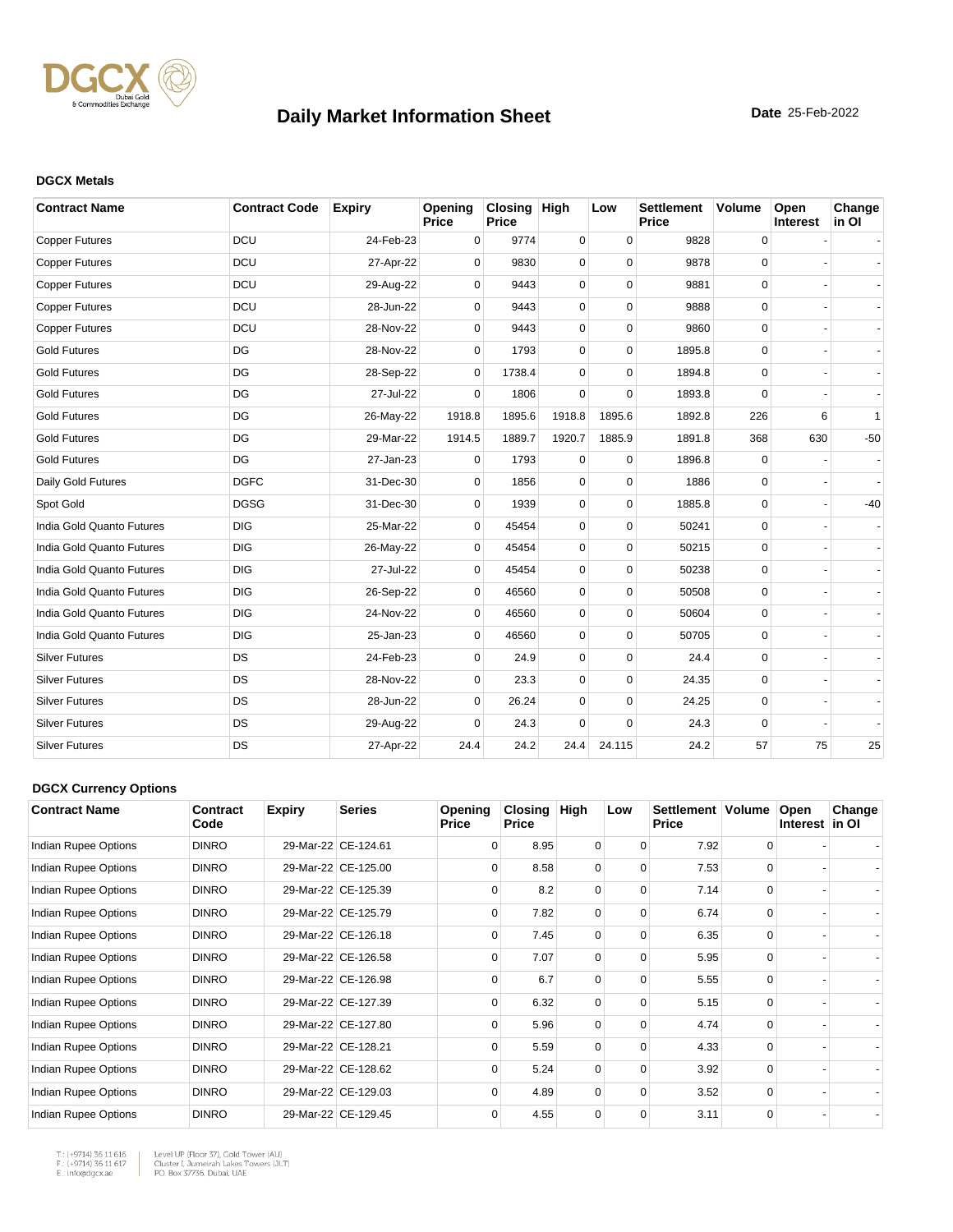

| Indian Rupee Options        | <b>DINRO</b> | 29-Mar-22 CE-129.87 | 0           | 4.21 | $\mathbf 0$ | 0    | 2.71 | 0            |    |    |
|-----------------------------|--------------|---------------------|-------------|------|-------------|------|------|--------------|----|----|
| Indian Rupee Options        | <b>DINRO</b> | 29-Mar-22 CE-130.29 | 0           | 3.89 | $\Omega$    | 0    | 2.32 | $\Omega$     |    |    |
| <b>Indian Rupee Options</b> | <b>DINRO</b> | 29-Mar-22 CE-130.72 | 1.93        | 2.01 | 2.11        | 1.9  | 1.94 | 60           |    |    |
| Indian Rupee Options        | <b>DINRO</b> | 29-Mar-22 CE-131.15 | 1.6         | 1.69 | 1.79        | 1.52 | 1.58 | 70           | 20 | 20 |
| Indian Rupee Options        | <b>DINRO</b> | 29-Mar-22 CE-131.58 | 1.3         | 1.3  | 1.3         | 1.3  | 1.25 | 10           |    |    |
| Indian Rupee Options        | <b>DINRO</b> | 29-Mar-22 CE-132.01 | 0           | 0.76 | 0           | 0    | 0.97 | 0            |    |    |
| Indian Rupee Options        | <b>DINRO</b> | 29-Mar-22 CE-132.45 | 0           | 2.43 | $\Omega$    | 0    | 0.72 | 0            |    |    |
| Indian Rupee Options        | <b>DINRO</b> | 29-Mar-22 CE-132.89 | 0           | 2.18 | 0           | 0    | 0.51 | $\Omega$     |    |    |
| <b>Indian Rupee Options</b> | <b>DINRO</b> | 29-Mar-22 CE-133.33 | 0.43        | 0.43 | 0.43        | 0.43 | 0.35 | 10           |    |    |
| Indian Rupee Options        | <b>DINRO</b> | 29-Mar-22 CE-133.78 | 0           | 1.73 | $\mathbf 0$ | 0    | 0.23 | $\mathbf 0$  |    |    |
| Indian Rupee Options        | <b>DINRO</b> | 29-Mar-22 CE-134.23 | 0           | 1.53 | 0           | 0    | 0.14 | $\mathbf 0$  |    |    |
| Indian Rupee Options        | <b>DINRO</b> | 29-Mar-22 CE-134.68 | 0           | 1.34 | 0           | 0    | 0.08 | 0            |    |    |
| Indian Rupee Options        | <b>DINRO</b> | 29-Mar-22 CE-135.14 | 0           | 1.17 | 0           | 0    | 0.05 | $\mathbf 0$  |    |    |
| Indian Rupee Options        | <b>DINRO</b> | 29-Mar-22 CE-135.59 | 0           | 0.2  | 0           | 0    | 0.02 | 0            | 1  |    |
| Indian Rupee Options        | <b>DINRO</b> | 29-Mar-22 CE-136.05 | 0           | 0.87 | $\mathbf 0$ | 0    | 0.01 | $\mathbf 0$  |    |    |
| Indian Rupee Options        | <b>DINRO</b> | 29-Mar-22 CE-136.52 | 0           | 0.74 | $\mathbf 0$ | 0    | 0.01 | $\mathbf 0$  |    |    |
| Indian Rupee Options        | <b>DINRO</b> | 29-Mar-22 CE-136.99 | 0           | 0.63 | 0           | 0    | 0.01 | 0            |    |    |
| Indian Rupee Options        | <b>DINRO</b> | 29-Mar-22 CE-137.46 | 0           | 0.53 | 0           | 0    | 0.01 | $\mathbf 0$  |    |    |
| <b>Indian Rupee Options</b> | <b>DINRO</b> | 29-Mar-22 CE-137.93 | 0           | 0.45 | 0           | 0    | 0.01 | 0            |    |    |
| Indian Rupee Options        | <b>DINRO</b> | 29-Mar-22 CE-138.41 | 0           | 0.37 | $\mathbf 0$ | 0    | 0.01 | $\mathbf 0$  |    |    |
| Indian Rupee Options        | <b>DINRO</b> | 29-Mar-22 CE-138.89 | 0           | 0.31 | $\mathbf 0$ | 0    | 0.01 | $\mathbf 0$  |    |    |
| Indian Rupee Options        | <b>DINRO</b> | 29-Mar-22 CE-139.37 | 0           | 0.25 | $\Omega$    | 0    | 0.01 | 0            |    |    |
| Indian Rupee Options        | <b>DINRO</b> | 29-Mar-22 CE-139.86 | 0           | 0.2  | 0           | 0    | 0.01 | $\mathbf 0$  |    |    |
| Indian Rupee Options        | <b>DINRO</b> | 29-Mar-22 CE-140.35 | $\mathbf 0$ | 0.16 | 0           | 0    | 0.01 | 0            |    |    |
| Indian Rupee Options        | <b>DINRO</b> | 29-Mar-22 CE-140.85 | 0           | 0.13 | $\mathbf 0$ | 0    | 0.01 | $\mathbf 0$  |    |    |
| Indian Rupee Options        | <b>DINRO</b> | 29-Mar-22 CE-141.34 | $\mathbf 0$ | 0.1  | $\mathbf 0$ | 0    | 0.01 | $\mathbf 0$  |    |    |
| Indian Rupee Options        | <b>DINRO</b> | 29-Mar-22 CE-141.84 | 0           | 0.08 | 0           | 0    | 0.01 | 0            |    |    |
| Indian Rupee Options        | <b>DINRO</b> | 29-Mar-22 CE-142.35 | 0           | 0.07 | 0           | 0    | 0.01 | $\mathbf 0$  |    |    |
| Indian Rupee Options        | <b>DINRO</b> | 29-Mar-22 PE-124.61 | 0           | 0.04 | 0           | 0    | 0.01 | 0            |    |    |
| Indian Rupee Options        | <b>DINRO</b> | 29-Mar-22 PE-125.00 | 0           | 0.05 | $\mathbf 0$ | 0    | 0.01 | $\mathbf 0$  |    |    |
| Indian Rupee Options        | <b>DINRO</b> | 29-Mar-22 PE-125.39 | 0           | 0.06 | $\mathbf 0$ | 0    | 0.01 | $\mathbf 0$  |    |    |
| Indian Rupee Options        | <b>DINRO</b> | 29-Mar-22 PE-125.79 | 0           | 0.08 | 0           | 0    | 0.01 | 0            |    |    |
| Indian Rupee Options        | <b>DINRO</b> | 29-Mar-22 PE-126.18 | 0           | 0.1  | 0           | 0    | 0.01 | 0            |    |    |
| Indian Rupee Options        | <b>DINRO</b> | 29-Mar-22 PE-126.58 | 0           | 0.12 | 0           | 0    | 0.01 | 0            |    |    |
| Indian Rupee Options        | <b>DINRO</b> | 29-Mar-22 PE-126.98 | 0           | 0.15 | $\mathbf 0$ | 0    | 0.01 | $\mathbf{0}$ |    |    |
| Indian Rupee Options        | <b>DINRO</b> | 29-Mar-22 PE-127.39 | 0           | 0.18 | $\mathbf 0$ | 0    | 0.01 | 0            |    |    |
| <b>Indian Rupee Options</b> | <b>DINRO</b> | 29-Mar-22 PE-127.80 | 0           | 0.22 | 0           | 0    | 0.01 | 0            |    |    |
| <b>Indian Rupee Options</b> | <b>DINRO</b> | 29-Mar-22 PE-128.21 | 0           | 0.27 | 0           | 0    | 0.01 | 0            |    |    |
| <b>Indian Rupee Options</b> | <b>DINRO</b> | 29-Mar-22 PE-128.62 | 0           | 0.32 | 0           | 0    | 0.01 | 0            |    |    |
| Indian Rupee Options        | <b>DINRO</b> | 29-Mar-22 PE-129.03 | 0           | 0.38 | $\mathbf 0$ | 0    | 0.01 | 0            |    |    |
| Indian Rupee Options        | <b>DINRO</b> | 29-Mar-22 PE-129.45 | 0           | 0.46 | $\mathbf 0$ | 0    | 0.02 | 0            |    |    |
| Indian Rupee Options        | <b>DINRO</b> | 29-Mar-22 PE-129.87 | 0           | 0.54 | 0           | 0    | 0.04 | 0            |    |    |
| Indian Rupee Options        | <b>DINRO</b> | 29-Mar-22 PE-130.29 | 0           | 0.63 | 0           | 0    | 0.07 | 0            |    |    |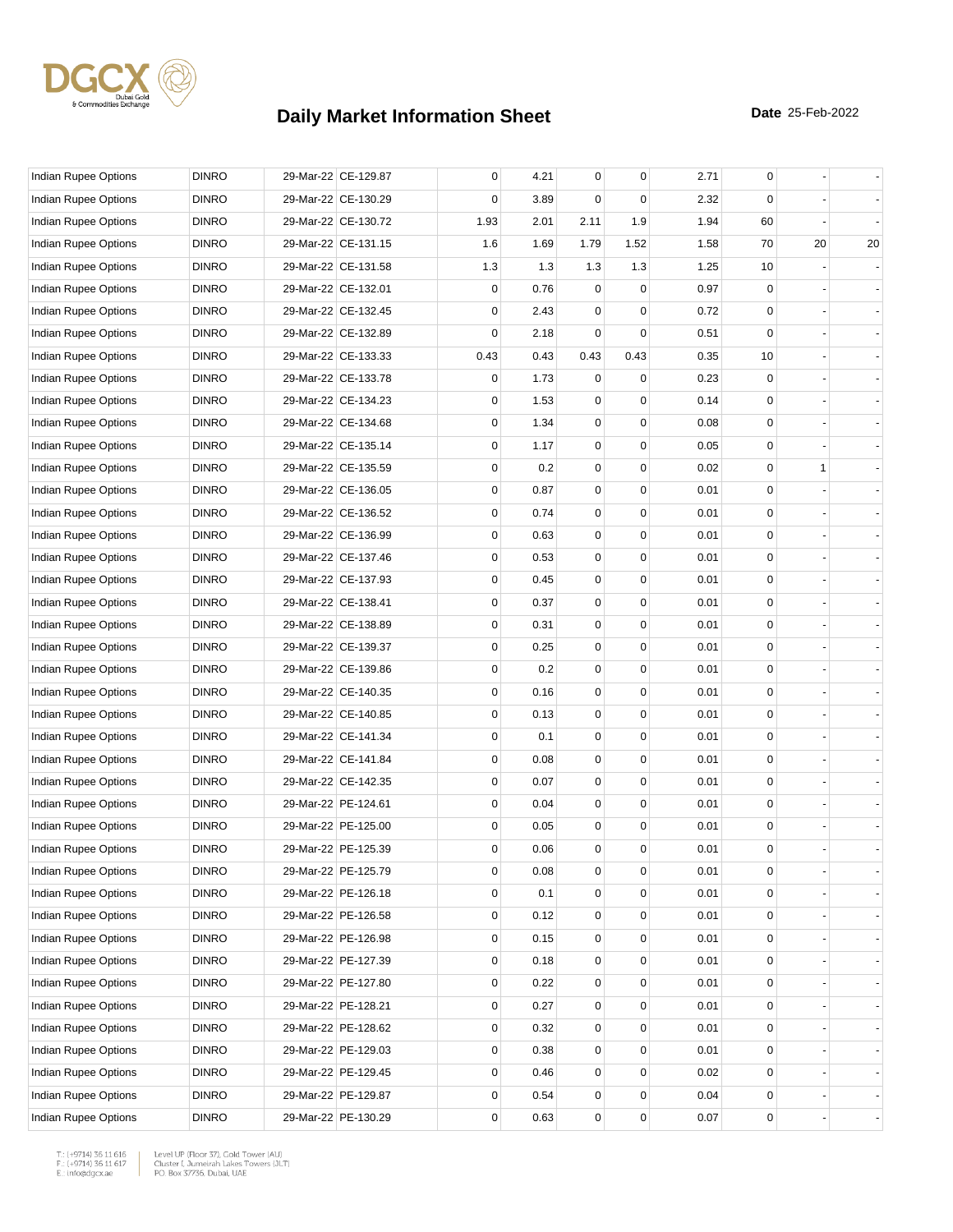

| Indian Rupee Options        | <b>DINRO</b> | 29-Mar-22 PE-130.72 | 0.35        | 0.35           | 0.35           | 0.35        | 0.12 | 20             | 20 | 20 |
|-----------------------------|--------------|---------------------|-------------|----------------|----------------|-------------|------|----------------|----|----|
| Indian Rupee Options        | <b>DINRO</b> | 29-Mar-22 PE-131.15 | 0.43        | 0.48           | 0.48           | 0.43        | 0.19 | 40             | 20 | 20 |
| Indian Rupee Options        | <b>DINRO</b> | 29-Mar-22 PE-131.58 | 0.59        | 0.59           | 0.59           | 0.59        | 0.3  | 20             | 40 | 20 |
| Indian Rupee Options        | <b>DINRO</b> | 29-Mar-22 PE-132.01 | 0           | 1.16           | $\mathbf 0$    | $\mathbf 0$ | 0.44 | 0              |    |    |
| Indian Rupee Options        | <b>DINRO</b> | 29-Mar-22 PE-132.45 | 0.96        | 0.96           | 0.96           | 0.96        | 0.63 | 10             | 40 | 10 |
| Indian Rupee Options        | <b>DINRO</b> | 29-Mar-22 PE-132.89 | 1.07        | 1.19           | 1.19           | 1.07        | 0.86 | 20             |    |    |
| Indian Rupee Options        | <b>DINRO</b> | 29-Mar-22 PE-133.33 | 1.42        | 1.47           | 1.47           | 1.33        | 1.14 | 40             |    |    |
| <b>Indian Rupee Options</b> | <b>DINRO</b> | 29-Mar-22 PE-133.78 | 0           | 2.56           | 0              | 0           | 1.47 | 0              |    |    |
| Indian Rupee Options        | <b>DINRO</b> | 29-Mar-22 PE-134.23 | 0           | 2.96           | 0              | 0           | 1.83 | 0              |    |    |
| Indian Rupee Options        | <b>DINRO</b> | 29-Mar-22 PE-134.68 | 0           | 3.38           | 0              | $\mathbf 0$ | 2.26 | 0              |    |    |
| Indian Rupee Options        | <b>DINRO</b> | 29-Mar-22 PE-135.14 | 0           | 2.04           | 0              | $\Omega$    | 2.72 | $\Omega$       |    |    |
| Indian Rupee Options        | <b>DINRO</b> | 29-Mar-22 PE-135.59 | 0           | 3.04           | 0              | 0           | 3.17 | $\mathbf 0$    |    |    |
| Indian Rupee Options        | <b>DINRO</b> | 29-Mar-22 PE-136.05 | 0           | 3.36           | 0              | $\mathbf 0$ | 3.63 | 0              |    |    |
| Indian Rupee Options        | <b>DINRO</b> | 29-Mar-22 PE-136.52 | 0           | 3.7            | 0              | 0           | 4.1  | 0              |    |    |
| Indian Rupee Options        | <b>DINRO</b> | 29-Mar-22 PE-136.99 | $\mathbf 0$ | 4.05           | 0              | $\mathbf 0$ | 4.57 | 0              |    |    |
| Indian Rupee Options        | <b>DINRO</b> | 29-Mar-22 PE-137.46 | 0           | 4.42           | 0              | $\Omega$    | 5.04 | $\Omega$       |    |    |
| Indian Rupee Options        | <b>DINRO</b> | 29-Mar-22 PE-137.93 | 0           | 4.8            | 0              | $\mathbf 0$ | 5.51 | $\mathbf 0$    |    |    |
| Indian Rupee Options        | <b>DINRO</b> | 29-Mar-22 PE-138.41 | 0           | 5.21           | 0              | $\mathbf 0$ | 5.99 | 0              |    |    |
| Indian Rupee Options        | <b>DINRO</b> | 29-Mar-22 PE-138.89 | 0           | 5.62           | 0              | 0           | 6.47 | $\Omega$       |    |    |
| Indian Rupee Options        | <b>DINRO</b> | 29-Mar-22 PE-139.37 | $\mathbf 0$ | 6.04           | 0              | $\mathbf 0$ | 6.95 | 0              |    |    |
| Indian Rupee Options        | <b>DINRO</b> | 29-Mar-22 PE-139.86 | 0           | 6.48           | 0              | $\Omega$    | 7.44 | $\Omega$       |    |    |
| Indian Rupee Options        | <b>DINRO</b> | 29-Mar-22 PE-140.35 | 0           | 6.93           | 0              | $\mathbf 0$ | 7.93 | 0              |    |    |
| Indian Rupee Options        | <b>DINRO</b> | 29-Mar-22 PE-140.85 | 0           | 7.4            | 0              | $\mathbf 0$ | 8.43 | 0              |    |    |
| Indian Rupee Options        | <b>DINRO</b> | 29-Mar-22 PE-141.34 | 0           | 7.86           | 0              | 0           | 8.92 | $\Omega$       |    |    |
| Indian Rupee Options        | <b>DINRO</b> | 29-Mar-22 PE-141.84 | $\mathbf 0$ | 8.34           | 0              | $\mathbf 0$ | 9.42 | 0              |    |    |
| Indian Rupee Options        | <b>DINRO</b> | 29-Mar-22 PE-142.35 | 0           | 8.83           | 0              | $\Omega$    | 9.93 | $\Omega$       |    |    |
| Indian Rupee Options        | <b>DINRO</b> | 27-Apr-22 CE-123.84 | 0           | 8.47           | 0              | $\mathbf 0$ | 8.24 | $\mathbf 0$    |    |    |
| Indian Rupee Options        | <b>DINRO</b> | 27-Apr-22 CE-124.22 | 0           | 8.11           | 0              | $\mathbf 0$ | 7.86 | 0              |    |    |
| Indian Rupee Options        | <b>DINRO</b> | 27-Apr-22 CE-124.61 | 0           | 7.73           | 0              | 0           | 7.47 | 0              |    |    |
| Indian Rupee Options        | <b>DINRO</b> | 27-Apr-22 CE-125.00 | 0           | 7.36           | 0              | 0           | 7.08 | 0              |    |    |
| Indian Rupee Options        | <b>DINRO</b> | 27-Apr-22 CE-125.39 | 0           | $\overline{7}$ | 0              | $\mathbf 0$ | 6.69 | 0              |    |    |
| Indian Rupee Options        | <b>DINRO</b> | 27-Apr-22 CE-125.79 | 0           | 6.63           | 0              | 0           | 6.3  | 0              |    |    |
| Indian Rupee Options        | <b>DINRO</b> | 27-Apr-22 CE-126.18 | $\mathbf 0$ | 6.27           | 0              | 0           | 5.91 | 0              |    |    |
| Indian Rupee Options        | <b>DINRO</b> | 27-Apr-22 CE-126.58 | 0           | 5.91           | 0              | 0           | 5.51 | 0              |    |    |
| Indian Rupee Options        | <b>DINRO</b> | 27-Apr-22 CE-126.98 | 0           | 5.56           | 0              | 0           | 5.11 | 0              |    |    |
| Indian Rupee Options        | <b>DINRO</b> | 27-Apr-22 CE-127.39 | 0           | 5.2            | 0              | 0           | 4.71 | 0              |    |    |
| <b>Indian Rupee Options</b> | <b>DINRO</b> | 27-Apr-22 CE-127.80 | 0           | 4.86           | 0              | 0           | 4.31 | $\mathbf{0}$   |    |    |
| Indian Rupee Options        | <b>DINRO</b> | 27-Apr-22 CE-128.21 | 0           | 4.52           | 0              | 0           | 3.92 | 0              |    |    |
| Indian Rupee Options        | <b>DINRO</b> | 27-Apr-22 CE-128.62 | 0           | 4.19           | 0              | 0           | 3.53 | 0              |    |    |
| Indian Rupee Options        | <b>DINRO</b> | 27-Apr-22 CE-129.03 | 0           | 3.88           | 0              | 0           | 3.15 | 0              |    |    |
| Indian Rupee Options        | <b>DINRO</b> | 27-Apr-22 CE-129.45 | 0           | 3.57           | 0              | 0           | 2.78 | 0              |    |    |
| Indian Rupee Options        | <b>DINRO</b> | 27-Apr-22 CE-129.87 | 0           | 3.27           | 0              | 0           | 2.42 | $\mathbf{0}$   |    |    |
| Indian Rupee Options        | <b>DINRO</b> | 27-Apr-22 CE-130.29 | 0           | 2.99           | $\overline{0}$ | $\mathbf 0$ | 2.08 | $\overline{0}$ |    |    |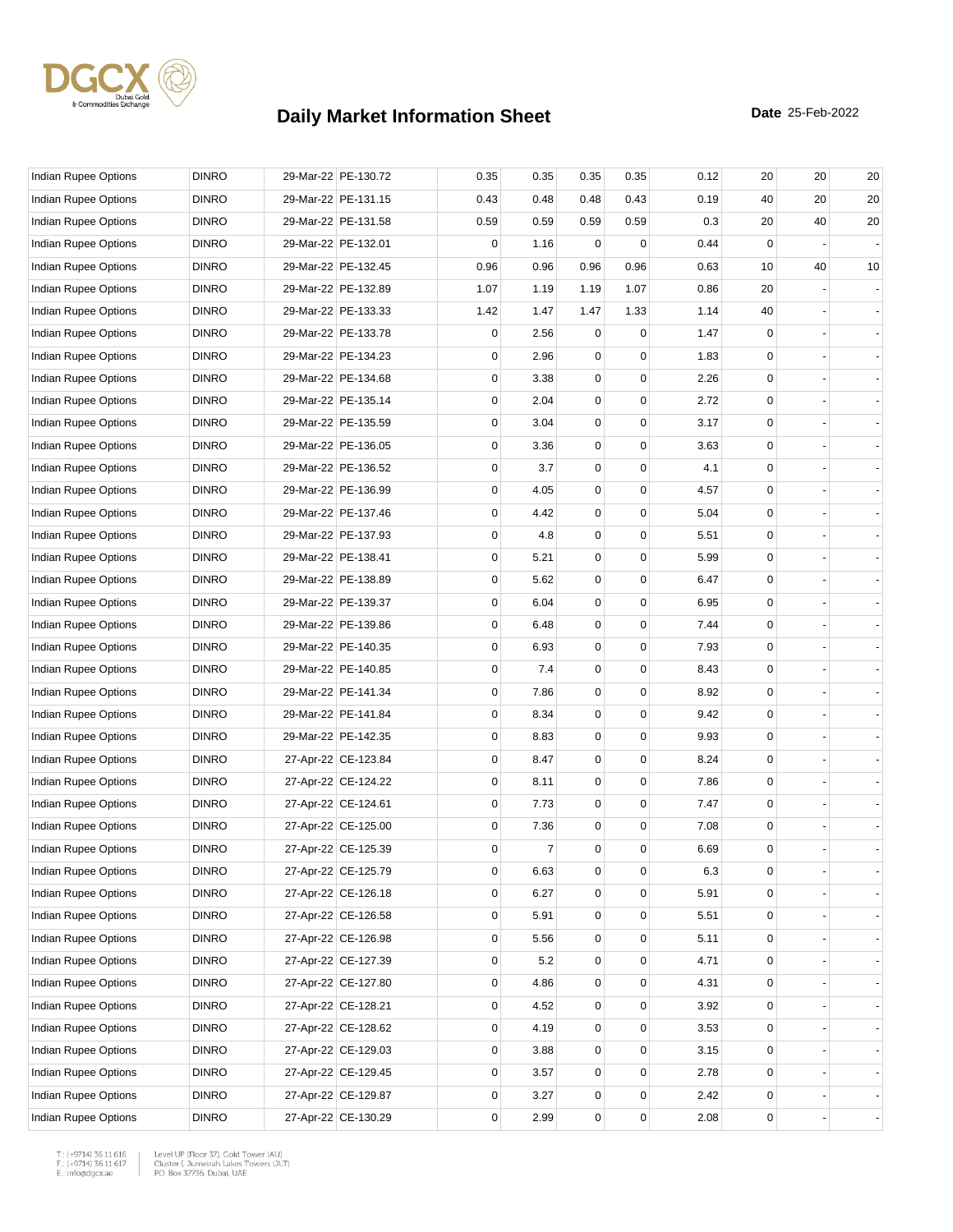

| <b>Indian Rupee Options</b> | <b>DINRO</b> | 27-Apr-22 CE-130.72 | 0 | 2.71 | 0           | 0           | 1.76 | 0           |  |
|-----------------------------|--------------|---------------------|---|------|-------------|-------------|------|-------------|--|
| Indian Rupee Options        | <b>DINRO</b> | 27-Apr-22 CE-131.15 | 0 | 2.45 | 0           | 0           | 1.46 | 0           |  |
| Indian Rupee Options        | <b>DINRO</b> | 27-Apr-22 CE-131.58 | 0 | 2.2  | 0           | 0           | 1.19 | 0           |  |
| Indian Rupee Options        | <b>DINRO</b> | 27-Apr-22 CE-132.01 | 0 | 1.97 | 0           | 0           | 0.96 | 0           |  |
| Indian Rupee Options        | <b>DINRO</b> | 27-Apr-22 CE-132.45 | 0 | 1.76 | 0           | 0           | 0.75 | 0           |  |
| Indian Rupee Options        | <b>DINRO</b> | 27-Apr-22 CE-132.89 | 0 | 1.55 | $\mathbf 0$ | $\mathbf 0$ | 0.58 | 0           |  |
| Indian Rupee Options        | <b>DINRO</b> | 27-Apr-22 CE-133.33 | 0 | 1.37 | 0           | 0           | 0.43 | 0           |  |
| Indian Rupee Options        | <b>DINRO</b> | 27-Apr-22 CE-133.78 | 0 | 1.2  | 0           | $\Omega$    | 0.31 | 0           |  |
| Indian Rupee Options        | <b>DINRO</b> | 27-Apr-22 CE-134.23 | 0 | 1.04 | 0           | 0           | 0.22 | 0           |  |
| Indian Rupee Options        | <b>DINRO</b> | 27-Apr-22 CE-134.68 | 0 | 0.9  | 0           | 0           | 0.15 | 0           |  |
| Indian Rupee Options        | <b>DINRO</b> | 27-Apr-22 CE-135.14 | 0 | 0.77 | $\mathbf 0$ | $\mathbf 0$ | 0.1  | 0           |  |
| Indian Rupee Options        | <b>DINRO</b> | 27-Apr-22 CE-135.59 | 0 | 0.66 | 0           | 0           | 0.07 | 0           |  |
| Indian Rupee Options        | <b>DINRO</b> | 27-Apr-22 CE-136.05 | 0 | 0.56 | 0           | $\Omega$    | 0.04 | 0           |  |
| Indian Rupee Options        | <b>DINRO</b> | 27-Apr-22 CE-136.52 | 0 | 0.47 | 0           | 0           | 0.03 | 0           |  |
| Indian Rupee Options        | <b>DINRO</b> | 27-Apr-22 CE-136.99 | 0 | 0.39 | 0           | 0           | 0.02 | 0           |  |
| Indian Rupee Options        | <b>DINRO</b> | 27-Apr-22 CE-137.46 | 0 | 0.32 | $\mathbf 0$ | $\mathbf 0$ | 0.01 | 0           |  |
| Indian Rupee Options        | <b>DINRO</b> | 27-Apr-22 CE-137.93 | 0 | 0.27 | 0           | $\Omega$    | 0.01 | 0           |  |
| Indian Rupee Options        | <b>DINRO</b> | 27-Apr-22 CE-138.41 | 0 | 0.22 | 0           | $\Omega$    | 0.01 | 0           |  |
| Indian Rupee Options        | <b>DINRO</b> | 27-Apr-22 CE-138.89 | 0 | 0.18 | 0           | 0           | 0.01 | 0           |  |
| Indian Rupee Options        | <b>DINRO</b> | 27-Apr-22 CE-139.37 | 0 | 0.14 | 0           | 0           | 0.01 | 0           |  |
| Indian Rupee Options        | <b>DINRO</b> | 27-Apr-22 CE-139.86 | 0 | 0.11 | $\mathbf 0$ | $\mathbf 0$ | 0.01 | 0           |  |
| Indian Rupee Options        | <b>DINRO</b> | 27-Apr-22 CE-140.35 | 0 | 0.09 | 0           | $\Omega$    | 0.01 | 0           |  |
| Indian Rupee Options        | <b>DINRO</b> | 27-Apr-22 CE-140.85 | 0 | 0.07 | 0           | $\Omega$    | 0.01 | 0           |  |
| Indian Rupee Options        | <b>DINRO</b> | 27-Apr-22 CE-141.34 | 0 | 0.06 | 0           | 0           | 0.01 | 0           |  |
| Indian Rupee Options        | <b>DINRO</b> | 27-Apr-22 PE-123.84 | 0 | 0.05 | 0           | 0           | 0.01 | 0           |  |
| Indian Rupee Options        | <b>DINRO</b> | 27-Apr-22 PE-124.22 | 0 | 0.07 | $\mathbf 0$ | $\mathbf 0$ | 0.01 | 0           |  |
| Indian Rupee Options        | <b>DINRO</b> | 27-Apr-22 PE-124.61 | 0 | 0.08 | 0           | $\Omega$    | 0.01 | 0           |  |
| Indian Rupee Options        | <b>DINRO</b> | 27-Apr-22 PE-125.00 | 0 | 0.1  | 0           | 0           | 0.01 | 0           |  |
| Indian Rupee Options        | <b>DINRO</b> | 27-Apr-22 PE-125.39 | 0 | 0.12 | 0           | 0           | 0.01 | 0           |  |
| Indian Rupee Options        | <b>DINRO</b> | 27-Apr-22 PE-125.79 | 0 | 0.15 | 0           | 0           | 0.01 | $\mathbf 0$ |  |
| Indian Rupee Options        | <b>DINRO</b> | 27-Apr-22 PE-126.18 | 0 | 0.18 | $\mathbf 0$ | 0           | 0.01 | $\mathbf 0$ |  |
| Indian Rupee Options        | <b>DINRO</b> | 27-Apr-22 PE-126.58 | 0 | 0.22 | 0           | 0           | 0.01 | 0           |  |
| Indian Rupee Options        | <b>DINRO</b> | 27-Apr-22 PE-126.98 | 0 | 0.27 | 0           | 0           | 0.01 | 0           |  |
| <b>Indian Rupee Options</b> | <b>DINRO</b> | 27-Apr-22 PE-127.39 | 0 | 0.32 | 0           | 0           | 0.02 | 0           |  |
| Indian Rupee Options        | <b>DINRO</b> | 27-Apr-22 PE-127.80 | 0 | 0.39 | 0           | $\mathbf 0$ | 0.03 | 0           |  |
| Indian Rupee Options        | <b>DINRO</b> | 27-Apr-22 PE-128.21 | 0 | 0.46 | 0           | 0           | 0.04 | 0           |  |
| <b>Indian Rupee Options</b> | <b>DINRO</b> | 27-Apr-22 PE-128.62 | 0 | 0.54 | 0           | 0           | 0.06 | 0           |  |
| Indian Rupee Options        | <b>DINRO</b> | 27-Apr-22 PE-129.03 | 0 | 0.63 | 0           | 0           | 0.09 | 0           |  |
| Indian Rupee Options        | <b>DINRO</b> | 27-Apr-22 PE-129.45 | 0 | 0.74 | 0           | 0           | 0.14 | 0           |  |
| Indian Rupee Options        | <b>DINRO</b> | 27-Apr-22 PE-129.87 | 0 | 0.86 | 0           | 0           | 0.2  | 0           |  |
| Indian Rupee Options        | <b>DINRO</b> | 27-Apr-22 PE-130.29 | 0 | 0.99 | 0           | 0           | 0.28 | 0           |  |
| Indian Rupee Options        | <b>DINRO</b> | 27-Apr-22 PE-130.72 | 0 | 1.15 | 0           | 0           | 0.38 | 0           |  |
| Indian Rupee Options        | <b>DINRO</b> | 27-Apr-22 PE-131.15 | 0 | 1.31 | 0           | 0           | 0.52 | 0           |  |